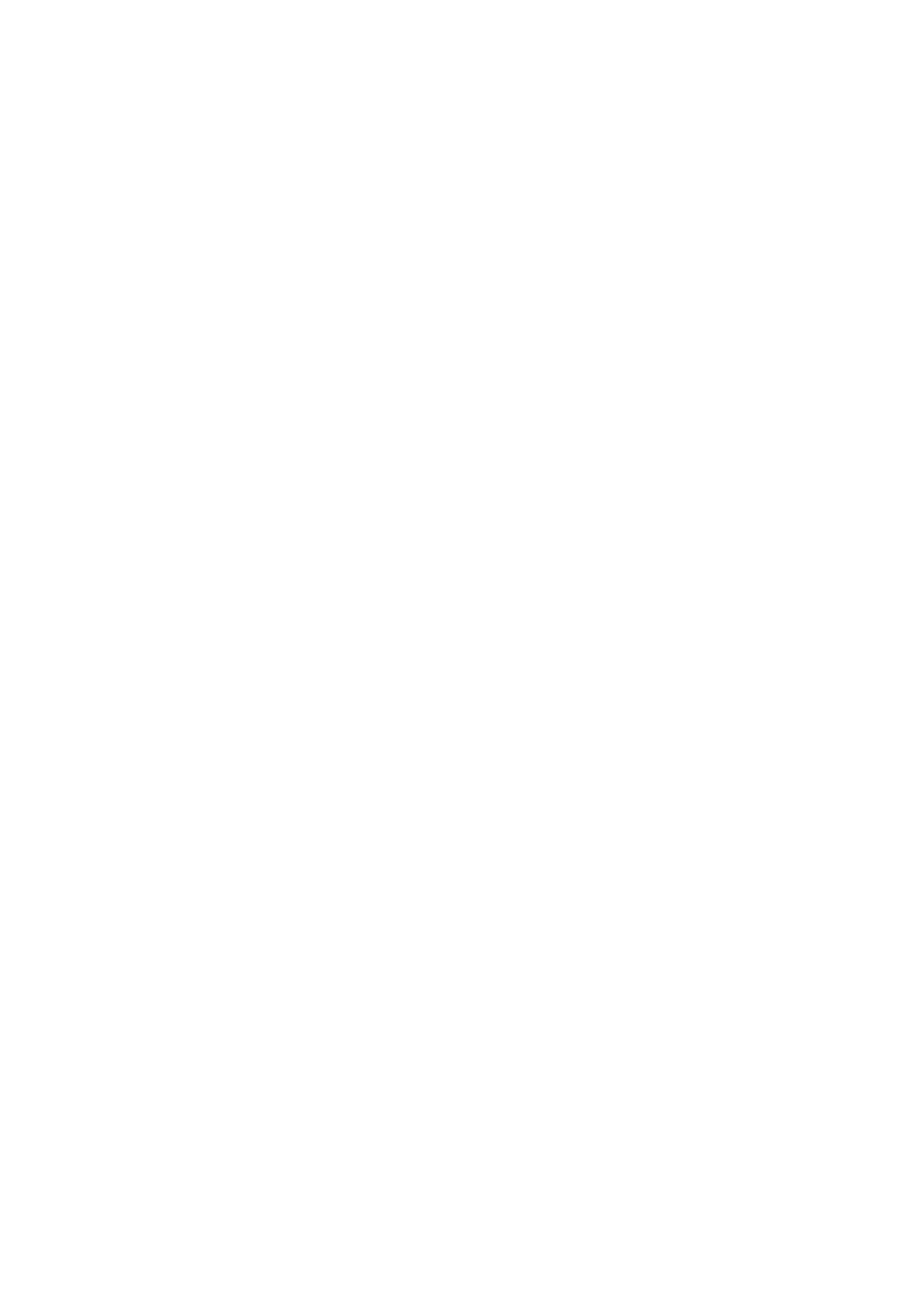**EUROPEAN UNIVERSITY INSTITUTE, FLORENCE DEPARTMENT OF ECONOMICS**

*Heterogeneous Firms, 'Profit Shifting' FDI and International Tax Competition* 

> **SEBASTIAN KRAUTHEIM and TIM SCHMIDT-EISENLOHR**

EUI Working Paper **ECO** 2009/15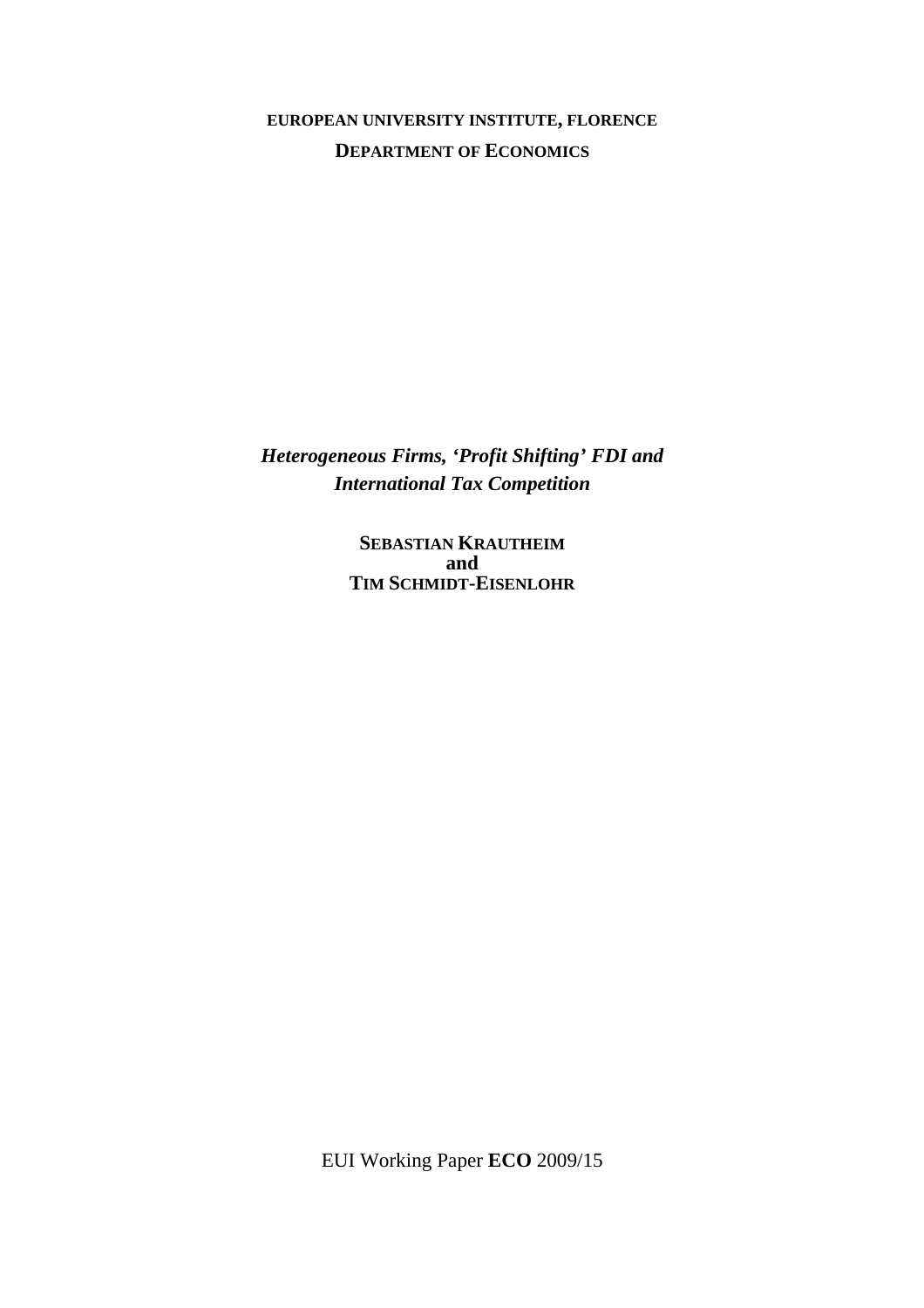This text may be downloaded for personal research purposes only. Any additional reproduction for other purposes, whether in hard copy or electronically, requires the consent of the author(s), editor(s). If cited or quoted, reference should be made to the full name of the author(s), editor(s), the title, the working paper or other series, the year, and the publisher.

The author(s)/editor(s) should inform the Economics Department of the EUI if the paper is to be published elsewhere, and should also assume responsibility for any consequent obligation(s).

ISSN 1725-6704

© 2009 Sebastian Krautheim and Tim Schmidt-Eisenlohr

Printed in Italy European University Institute Badia Fiesolana I – 50014 San Domenico di Fiesole (FI) Italy [www.eui.eu](http://www.eui.eu/)  [cadmus.eui.eu](http://www.eui.eu/)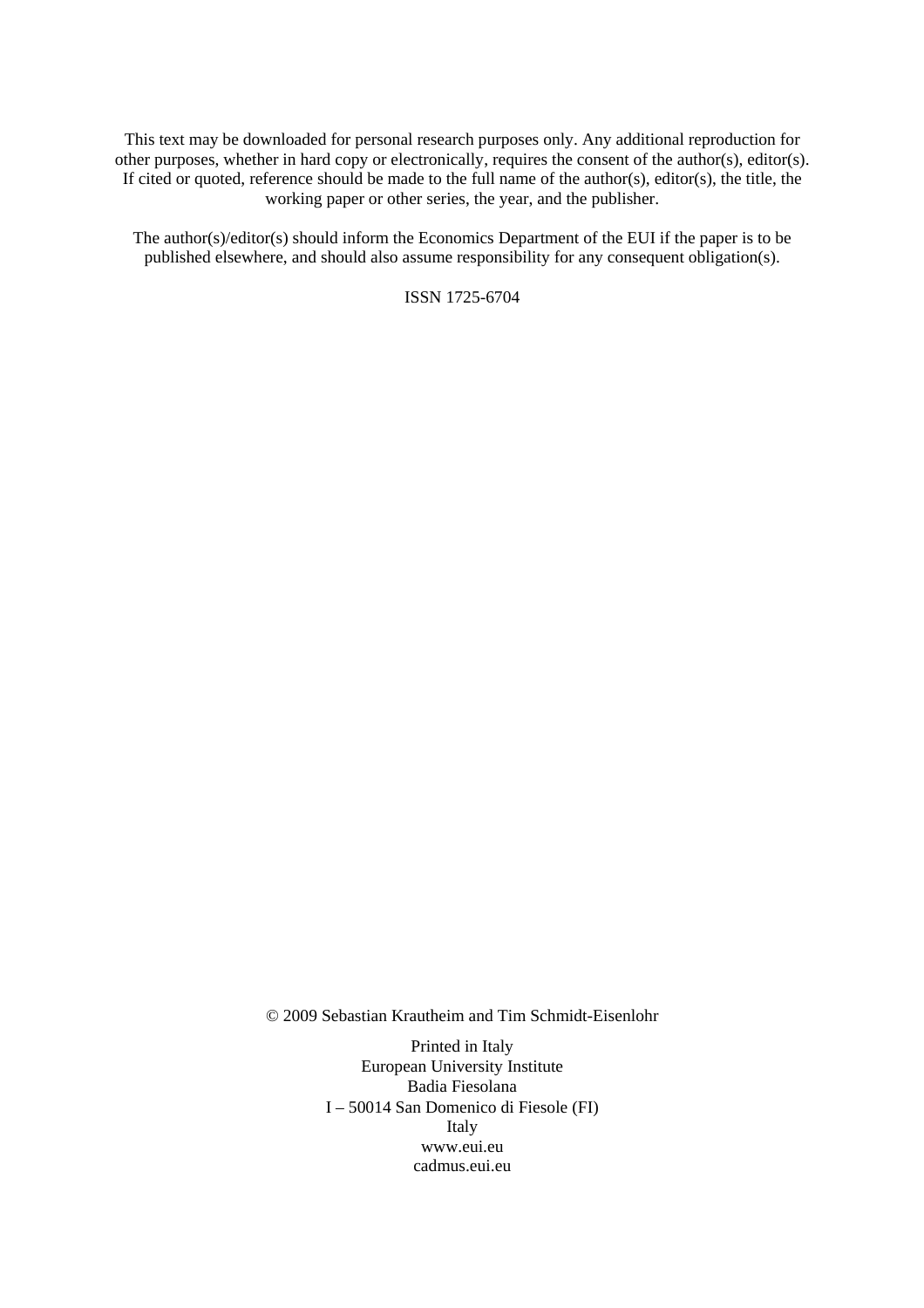## **Heterogeneous Firms, 'Profit Shifting' FDI and International Tax Competition**<sup>∗</sup>

Sebastian Krautheim

Paris School of Economics and European University Institute

Tim Schmidt-Eisenlohr

European University Institute

February 27, 2009

#### **Abstract**

We develop a stylized model of international tax competition between a large country and a tax haven. In the large country, firms in a monopolistically competitive industry generate positive profits which can be taxed by the government. Firms have heterogeneous productivity levels and can choose to undertake 'profit shifting' FDI in order to benefit from lower tax rates abroad. We find that economies with a low degree of firm heterogeneity and a high degree of monopolistic market power are less affected by international tax competition. They face lower outflows of the tax base and can set higher tax rates.

JEL: F23, H25, H87 Keywords: heterogeneous firms, monopolistic competition, tax competition, tax havens

We are grateful to Giancarlo Corsetti, Omar Licandro and Morten Ravn for constant advice. We would also like to thank Jonathan Eaton, Vincent Rebeyrol, Karolina Ekholm, guest researchers at the Deutsche Bundesbank, participants at the EUI Macro Group and the PSE International Trade lunchtime seminar for fruitful discussions and comments. This work was supported by the Région Ile-de-France.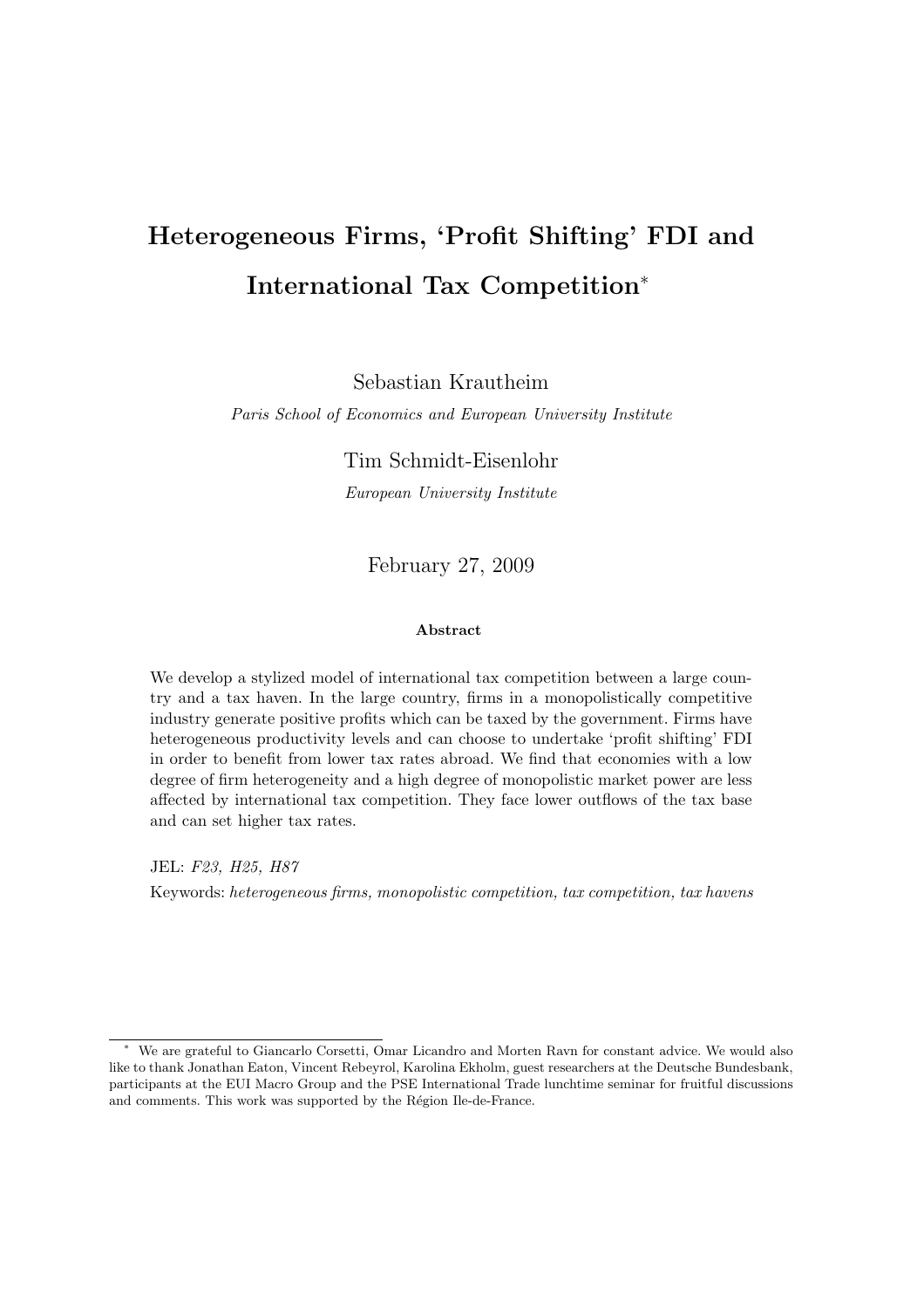## **1 Introduction**

International financial integration enables multinational companies to use international tax planing strategies to reduce their tax payments. As a consequence, when choosing their tax policy, governments are competing for a potentially mobile tax base.

Very few studies have considered the role of firm heterogeneity in the analysis of international tax competition.<sup>1</sup> Recent empirical evidence shows, however, that firm heterogeneity does matter for the extent of international tax optimization. Using affiliate-level data of American firms, Desai, Foley, and Hines (2006) show that firm size, internationalization and R&D intensity increase the probability of using tax haven operations. <sup>2</sup>

This paper proposes a fully solvable model of international tax competition with heterogeneous firms and monopolistic competition. The model allows to analyze how the main policy tradeoffs in international tax competition are affected by firm heterogeneity and monopolistic market power. These two factors determine the distribution of profits (the tax base) across firms. This distribution in turn is key for optimal government policies as some firms are more prone to shifting profits abroad than others. The analysis reveals that the effects of international tax competition are strongest in economies with a low degree of firm heterogeneity (relatively many productive firms) and high substitutability across goods (low monopolistic market power).

The model features a large country, in which firms are active in a monopolistically competitive industry and earn positive profits. These profits can be taxed by the government. In order to avoid taxation at home, firms can become multinationals by opening an affiliate in a foreign jurisdiction, the 'tax haven'. This tax haven is small in the sense that it does not have an industry of its own producing differentiated products. Using methods of profit shifting, multinationals can transfer all profits to their affiliates and thus effectively pay taxes in the tax haven only.<sup>3</sup> The governments of the large country and the tax haven set their tax rates non-cooperatively. In the unique Nash-equilibrium of the model, the tax haven sets a tax rate below the one set by the large country. This gives firms an incentive to do 'profit shifting' FDI. While the fixed cost of opening an affiliate in the tax haven is the same for all firms, the gains from profit shifting depend on the level of profits a firm is making. In line with the findings of Desai, Foley, and

<sup>&</sup>lt;sup>1</sup>Some notable exceptions will be discussed below.

<sup>2</sup>They analyze data on American multinational firms from the Bureau of Economic Analysis annual survey of U.S. Direct Investment Abroad for the years 1982 to 1999. Grouping countries with US affiliates into tax havens and non-havens allows them to find correlations between tax haven activities and firm level characteristics.

<sup>&</sup>lt;sup>3</sup>In order to keep the analysis focused, we only allow for this 'profit shifting' aspect of FDI. We only consider the case where firms can shift their total profits abroad. Introducing partial profit shifting would neither affect the mechanisms in the model nor the qualitative results.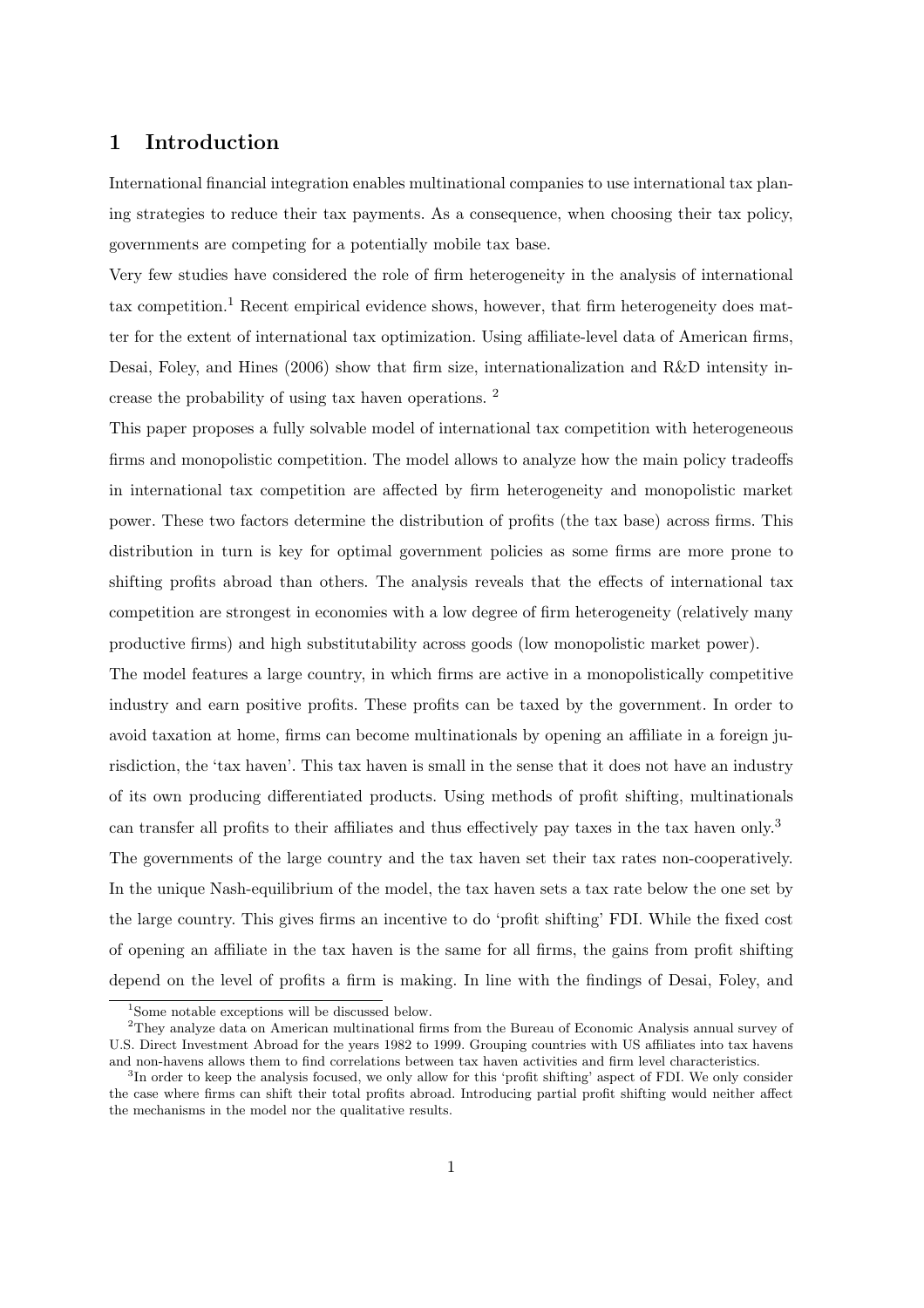Hines (2006), in equilibrium the most productive (and thus largest and most profitable) firms become multinationals while less productive firms continue to pay taxes at home.

The higher the tax rate of the large country relative to the tax rate of the tax haven, the more firms create an affiliate in the tax haven to pay taxes abroad. An increase in the tax rate in the large country thus has two opposing effects on tax revenues at home. On the one hand it increases revenues per unit of profits taxed (intensive margin), on the other hand it decreases the size of the tax base itself by making profit shifting more attractive (extensive margin).

A key determinant of the optimal tax policies is how strongly the tax base reacts to tax differences. Since the most productive firms earn the highest individual profits they are the first to do 'profit shifting' FDI. When these firms account for a large fraction of aggregate profits, the tax base reacts strongly to tax differences. Whether this is the case depends on industry- and market structure. For the industry structure, a high degree of firm heterogeneity implies a larger number of very productive firms. In addition, these high productivity firms have relatively high individual profits when the degree of substitutability between goods is high, i.e. monopolistic market power is low. Thus high firm heterogeneity and low monopolistic market power imply strong reactions of the tax base to tax differences.

In this case, the large country suffers substantial outflows of tax base. The tax haven gains as it can set a relatively high tax rate and still attract a considerable fraction of the tax base.

When instead there is low firm heterogeneity and high monopolistic market power, the tax base does not react strongly to tax differences and the large country is 'protected' from international tax competition. It can set a relatively high tax rate without loosing much of its tax base. The tax haven is forced to undercut the large country strongly in order to attract some of the tax base.

This paper relates to two different strands of the literature on international tax competition. One is the Public Finance literature on international tax competition which builds on the seminal contributions of Zodrow and Mieszkowski (1986) and Wilson (1986) (see e.g. Wilson (1999) or Fuest, Huber, and Mintz (2005) for surveys). This literature mainly uses models with identical firms under perfect competition. Usually there are two factors of production: labor and capital. The former is in general assumed to be immobile and the latter to some degree mobile between countries. A benevolent government sets a capital tax rate to maximize welfare of its citizens. It faces a trade-off between increasing its budget for public good provision and the capital outflow implied by a higher tax rate. In equilibrium governments set inefficiently low tax rates.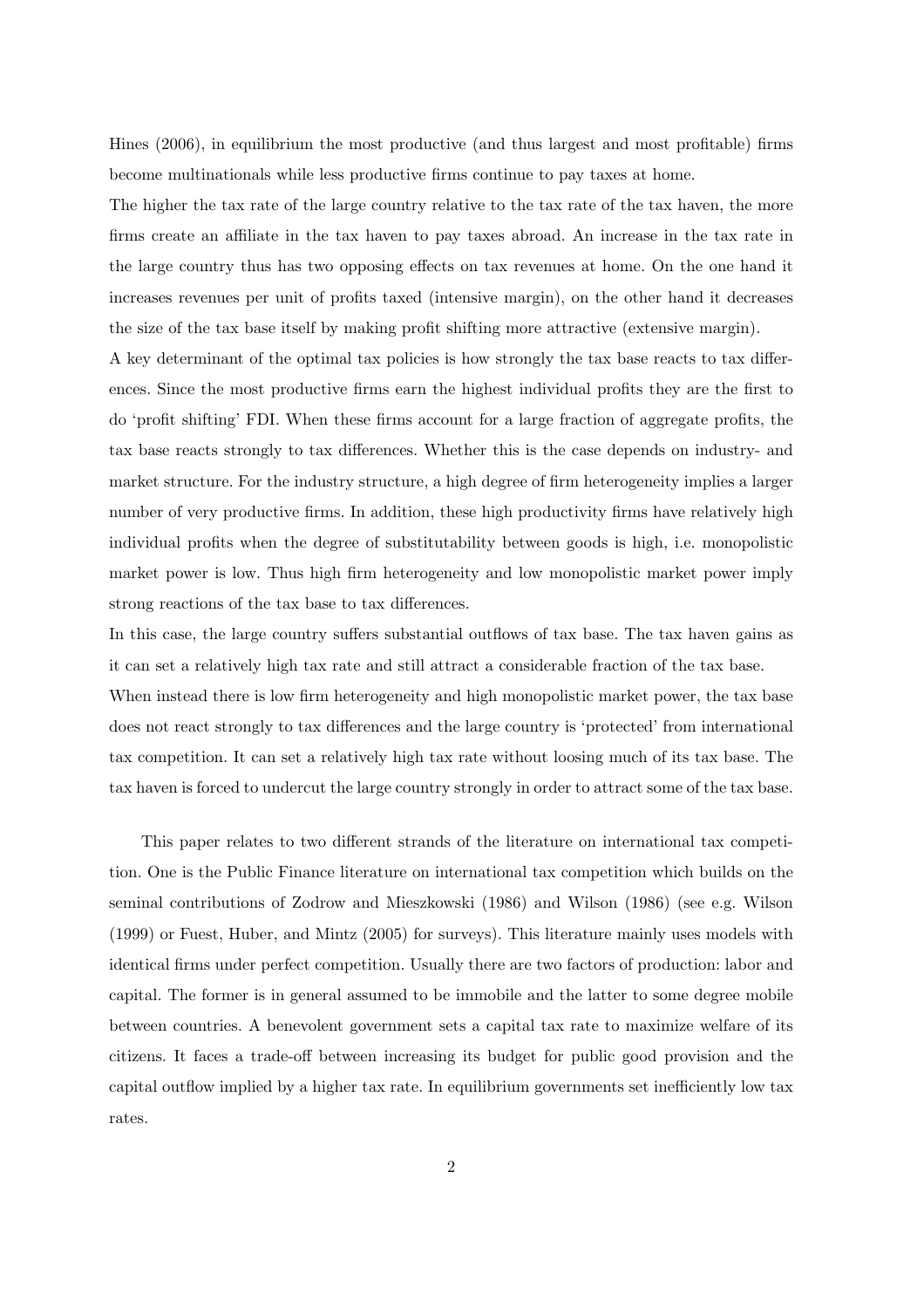Bucovetsky (1991) extends the model to asymmetric countries. He finds that in the Nash equilibrium the smaller country sets a lower tax rate and thus has net capital inflows. When the size difference is sufficiently large the small country can be better off under tax competition than when the two countries merge, while the large country always looses from tax competition.

Our analysis has some similarities with Bucovetsky (1991) as we consider 'very' asymmetric countries, a large country and a tax haven. Thus, some of the mechanisms are the same. Also in line with this strand of literature we allow for one single tax instrument only. We do, however, not consider per unit capital taxes but a proportional profit tax, which we believe to be the relevant instrument to study.

Building on this literature, Burbidge, Cuff, and Leach (2006) introduce a type of firm heterogeneity into a model with perfect competition, immobile labor and mobile capital. They model firm heterogeneity as an ideosyncratic, exogenous comparative advantage in one of the locations. So firms are heterogeneous in the sense that they are more productive in one country or the other. This is reflected by a country-firm specific TFP term in a decreasing returns to scale production function. Their analysis shows that these location-specific productivities can lead firms owned by residents of the home country to locate in the foreign market. The type of heterogeneity they use is fundamentally different from Melitz (2003) where independent of the location of their production firms differ in productivity and thus sales and profits.

Our model is also related to the literature on tax competition in a 'New Economic Geography' (NEG) context (see e.g. Baldwin and Krugman (2004), Borck and Pflueger (2006) and Ottaviano and van Ypersele (2005)). The analysis of NEG models is usually focused on the effect of taxation and tax competition on the allocation of monopolistically competitive firms between countries of different sizes. Due to the well known 'home-market effect' (Krugman (1980)), the larger country attracts more firms and can thus afford to set higher taxes on capital than the smaller country. The larger country thereby taxes capital owned by agents in the foreign market.<sup>4</sup>

At first sight it might seem to be a straightforward generalization of NEG models of tax competition to introduce firm heterogeneity as in Melitz (2003). To the best of our knowledge, however, there have not been many attempts to do so in the literature. Baldwin and Okubo (2008) outline a basic NEG model with tax competition and heterogeneous firms. However, they do not derive the equilibrium of their model. Instead, they focus their analysis on the

<sup>&</sup>lt;sup>4</sup>Sato and Thisse (2007) show that in a setting with imperfect matching between firms and workers, this home market effect can be reversed.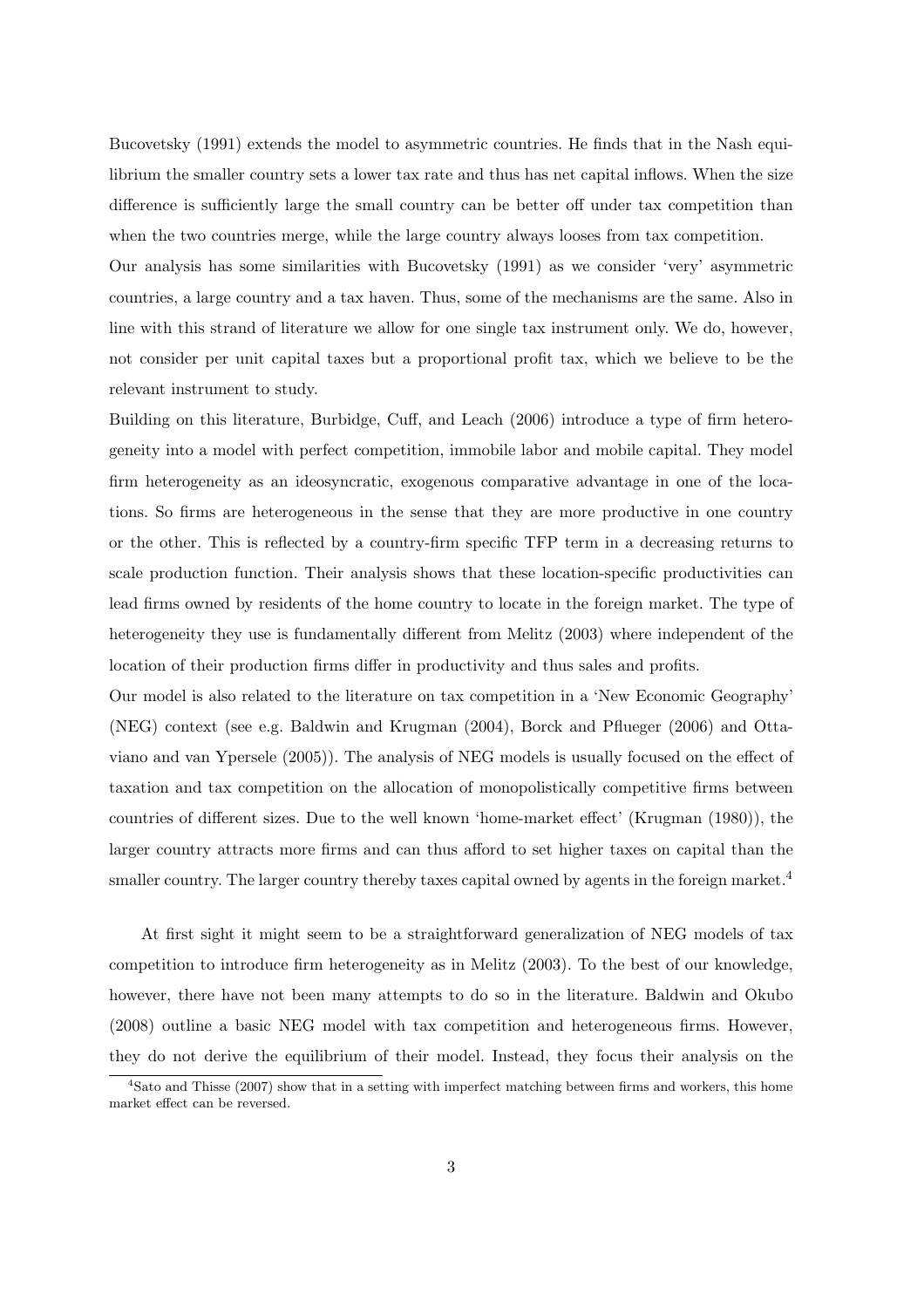investigation of a trade-off between two different tax instruments for an exogenous (possibly off-equilibrium) tax difference.

Davies and Eckel (2007) also propose an NEG-type model of tax competition with heterogeneous firms. In order to achieve tractability they make a particular assumption on the ownership structure of firms and thereby on the effect of profits and taxation on demand. They assume that firms belong to individual entrepreneurs which do not have an individual demand of their own. Once entrepreneurs change the country (to maximize profits of their firms), they pay taxes in that country and since they do not consume, profits go to the consumers in that country. With this ownership structure it seems unclear why firms would maximize profits at all as their owners do not benefit from them. This might also make the model less useful for the analysis of the effect of profit taxes.

In our paper we use the more standard assumption that firms belong to consumers. To the best of our knowledge our paper provides the first model of international tax competition with heterogenous firms and monopolistic competition as in Melitz (2003) and standard ownership assumptions that is fully solvable in closed-form. To achieve tractability, we abstract from several issues that are crucial in the analysis of the NEG literature, but not in our context: we consider a case of 'very' asymmetric countries considering a large country and tax haven. We are not analyzing firm creation or endogenous (re)location of firms but focus on existing firms. We abstract from international trade and focus on 'profit shifting' FDI. Furthermore, we assume quasi-linear preferences that are linear in a homogeneous good and the public good. In this setup both the total expenditure on differentiated goods and the aggregate price level are independent of the tax rates. While these are strong simplifications, we believe them to be appropriate for the purpose of the paper. They allow us to solve the model in closed form and to investigate the role of firm heterogeneity and monopolistic market power in international tax competition further than has been done so far in the literature.

The remainder of the paper is structured as follows. Section two presents the case of a large country in financial autarky. In section three the tax haven and 'profit shifting' FDI are introduced. In section four the best response functions of the international tax game are derived. Section five analyzes the equilibrium. Section six discusses the main implications of firm heterogeneity for international tax competition. Section seven concludes.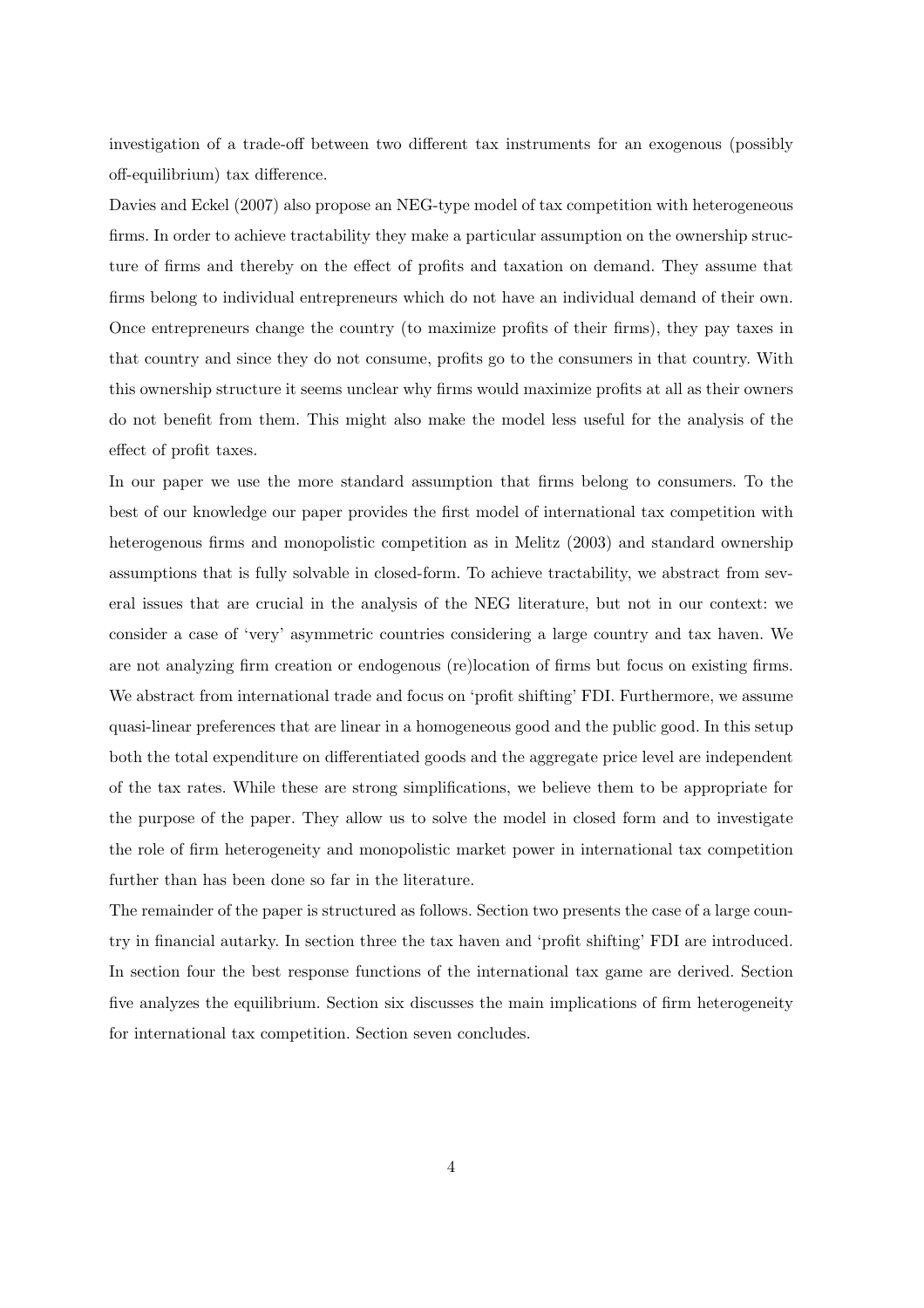### **2 Financial Autarky**

We first outline the structure of the large country in financial autarky. It is endowed with L workers. There are two sectors, one producing varieties of a differentiated good and one producing a homogeneous good with constant returns to scale. The homogeneous good is used as the numeraire with its price normalized to one. As standard in such a setting only equilibria are considered in which the homogeneous good is produced. Wages are normalized to unity. Labor is supplied inelastically and is the only input in production. There is a fixed and exogenous measure of firms which are owned by consumers in the large country.

**Preferences:** The workers are all identical and share the same quasi-linear preferences over consumption of the two goods and a good provided by the government:

$$
U = \alpha \ln Q + \beta \ G + q_0 \quad \text{with} \quad Q = \left( \int_{\Omega} q(\omega)^{\frac{\sigma - 1}{\sigma}} d\omega \right)^{\frac{\sigma}{\sigma - 1}} \tag{1}
$$

Where  $q(\omega)$  is the quantity consumed of variety  $\omega$ . The elasticity of substitution between varieties is given by  $\sigma > 1$  and Q thus represents consumption of a preference weighted basket of differentiated goods. G is the quantity of a public good provided by the government. The consumption of the numeraire good is given by  $q_0$ .  $\alpha$  and  $\beta$  are parameters with  $0 < \alpha < 1 < \beta$ .<sup>5</sup> Taking prices and available varieties as given, the demand for one particular variety takes the usual form:

$$
q(\omega) = \frac{p(\omega)^{-\sigma}}{P^{1-\sigma}} \alpha.
$$
 (2)

Where  $p(\omega)$  is the price of variety  $\omega$ , the aggregate price index of the differentiated goods sector is given by  $P = (\int_0^{a_m} p(a)^{1-\sigma} dG(a))^{\frac{1}{1-\sigma}}$  and  $\alpha = P Q$  is the overall expenditure on goods in this sector.<sup>6</sup>

**The government:** The only tax instrument of the government is a proportional tax on the profits of firms in the home country.<sup>7</sup> Tax income can be used to provide government services  $G$ 

<sup>5</sup>These preferences are similar to those used in Baldwin and Okubo (2006) and Baldwin and Okubo (2008). To generate demand for the public good we add the term  $\beta$  G. The public good thus enters utility in the same way as the numeraire good except that it yields higher per unit utility  $(\beta > 1)$ .

 $^{6}G(a)$  is the distribution function of cost levels of firms and  $a_m$  is the maximum cost level.

<sup>7</sup>This is a stylized way of looking at corporate taxation based on the 'source principal'. By allowing for one tax instrument only, we place our model in the tradition of the large literature on tax competition surveyed by Wilson (1999). Following Hamada (1966), some authors add a lump sum tax on labor, which usually leads to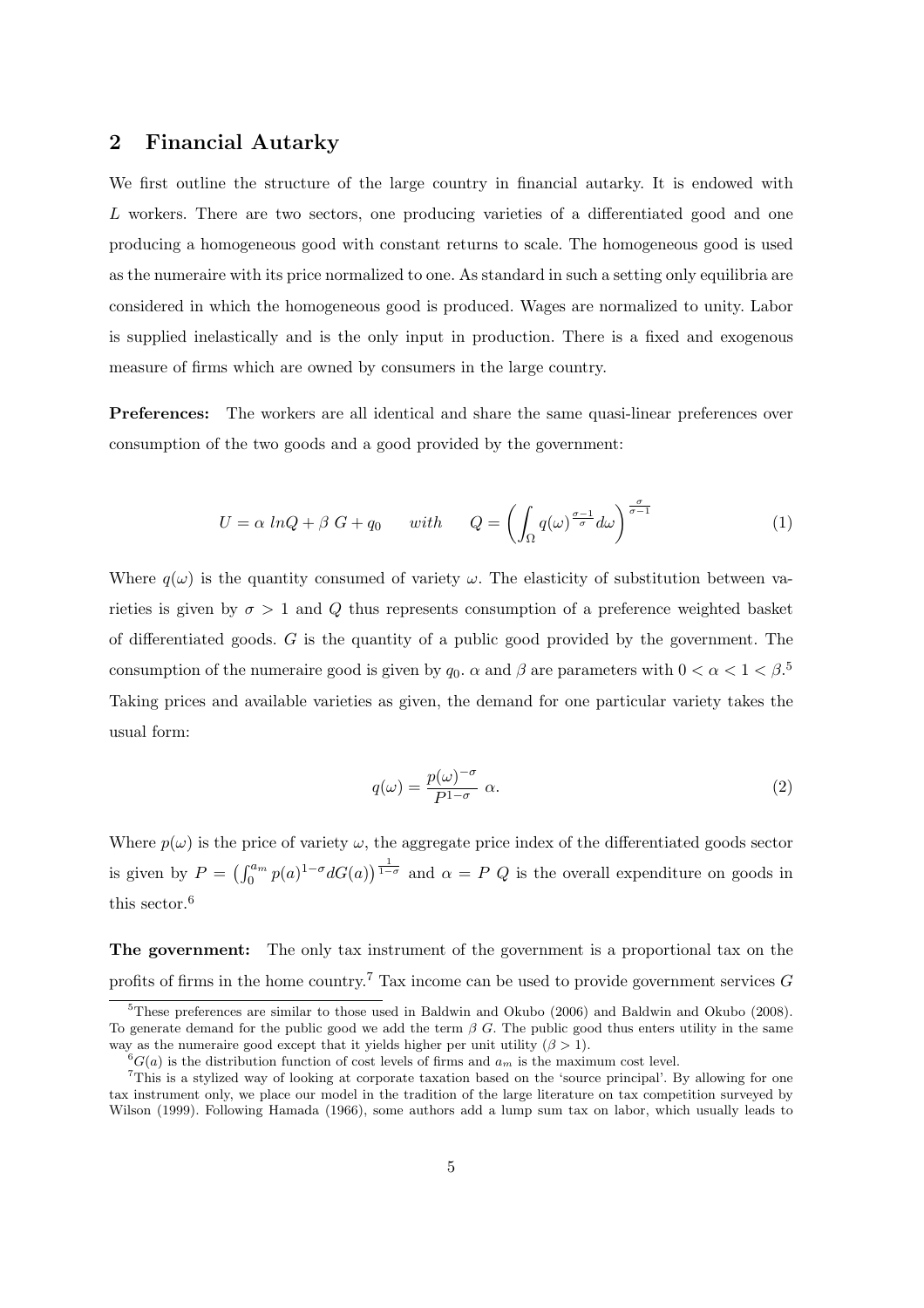to the consumers. The government can transform one unit of the numeraire good into one unit of the government services. The government is assumed to maximize welfare of its own citizens.

**Firms:** In the homogeneous good sector firms produce with a constant returns to scale technology and earn zero profits.

Similar to Chaney (2008), there is a fixed and exogenous measure of firms in the differentiated good sector that is without loss of generality normalized to one. Each firm produces a different variety. Firms differ in their levels of marginal cost, which is constant for each firm. We assume that these marginal cost levels reach over an interval of  $[0, a<sub>m</sub>]$  and are following a Pareto distribution with the distribution function given by

$$
G(a) = \left(\frac{a}{a_m}\right)^\gamma
$$

with  $a_m$  defined as the highest marginal cost i.e. the lowest marginal productivity. The degree of firm heterogeneity (technically: the variance of the distribution) is determined by  $a_m$  and the shape parameter  $\gamma$  of the Pareto distribution.<sup>8</sup> As standard in the literature, we assume  $\gamma > (\sigma - 1)$  in order to assure that aggregate profits are finite. There is no fixed cost of production for firms, so that in equilibrium all firms produce.<sup>9</sup>

Firms in the differentiated good sector charge a constant mark-up over marginal cost:

$$
p(a) = \frac{\sigma}{\sigma - 1} \ a.
$$
 (3)

The level of the mark-up depends on the elasticity of substitution between varieties. When  $\sigma$  is high, firms have a low degree of monopolistic market power and can only afford to charge a low mark-up.

A firm's gross profits are given by  $\pi(a) = r(a)/\sigma$  which implies

$$
\pi(a) = a^{1-\sigma} T_1 \quad with \quad T_1 = \frac{\alpha}{\sigma} \left( \frac{\gamma - (\sigma - 1)}{\gamma} \right) a_m^{\sigma - 1}.
$$
 (4)

negative tax rates on capital (see for example Burbidge, DePater, Myers, and Sengupta (1997) or Ottaviano and van Ypersele (2005)).

<sup>&</sup>lt;sup>8</sup>The parameter  $\gamma$  affects both the mean and the variance of the cost distribution. When we analyze the role of firm heterogeneity for tax competition we isolate the effect  $\gamma$  has via the variance by considering a mean preserving spread. For the time being just note that for a given  $a_m$  a change in  $\gamma$  always implies a change in the degree of firm heterogeneity.

<sup>&</sup>lt;sup>9</sup>We abstract from the fixed cost of production for notational simplicity. Since we do not allow for firm entry or exit the introduction of a fixed cost of production would not qualitatively change the results.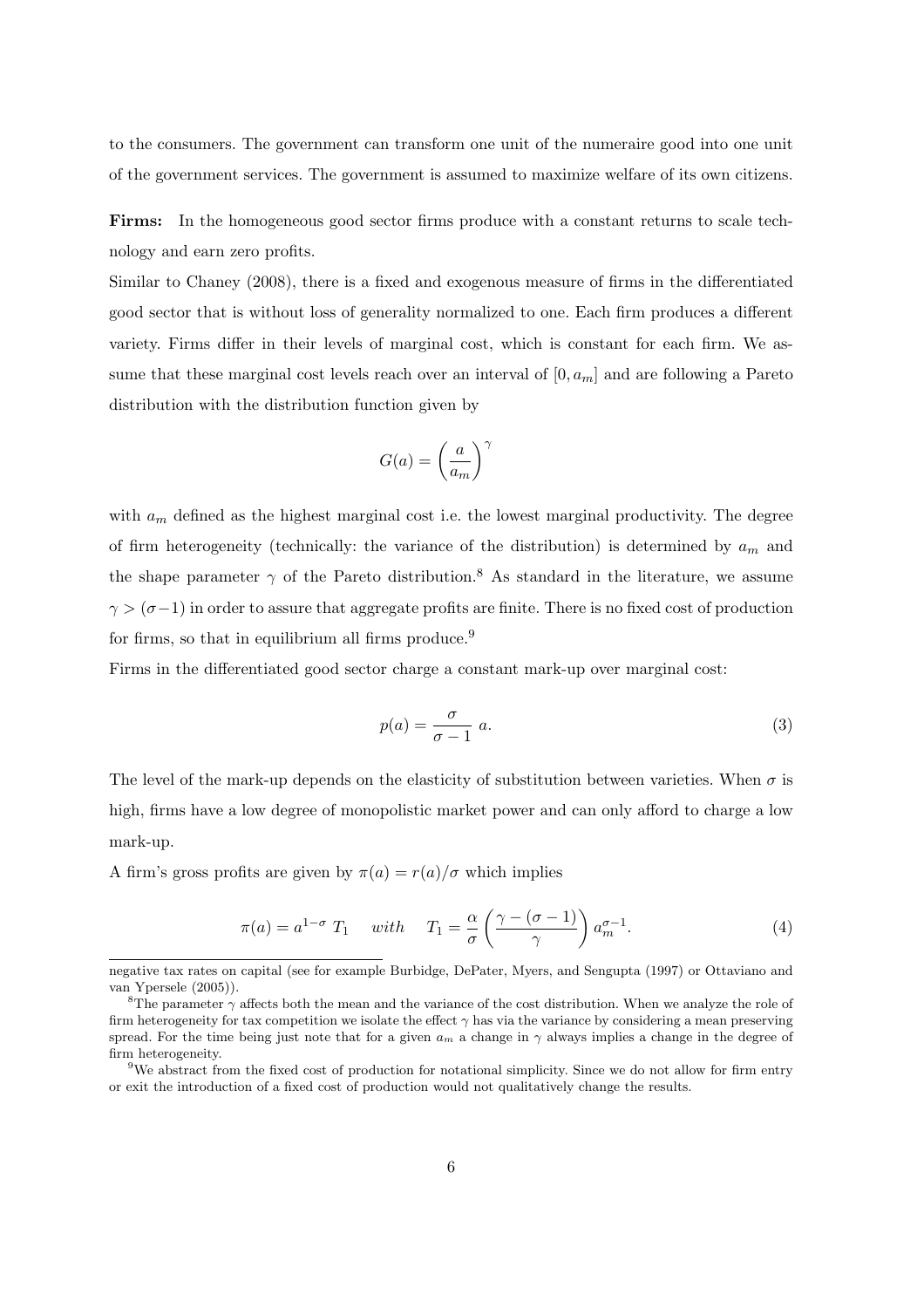$T_1$  is a constant that only depends on parameters of the model and the price index, which is also constant.<sup>10</sup>

Net profits are given by  $\pi(a)^{net} = (1-t) \pi(a)$ , where  $t \in [0,1]$  is a tax rate set by the government and taken to be exogenous by the firm. Firm choices that maximize gross profits also maximize net profits. The tax is thus not distorting the optimal behavior of the firms.<sup>11</sup>

**The tax base - aggregate profits:** In financial autarky all firms pay taxes at home. The tax base is thus given by aggregate profits of firms  $\Pi_H^A = \int_0^{a_m} \pi(a) dG(a)$ . Evaluating the integral using (4) leads to

$$
\Pi_H^A = \frac{\epsilon + 1}{\epsilon} a_m^{1-\sigma} T_1 = \frac{\alpha}{\sigma} \tag{5}
$$

or, expressed differently for later reference,  $\Pi_H^A = T_2 T_1^{-\epsilon}$ . For notational convenience we have defined

$$
\epsilon \equiv \frac{\gamma}{\sigma - 1} - 1
$$
 and  $T_2 \equiv \frac{\epsilon + 1}{\epsilon} T_1^{\epsilon + 1}$ .

It is of interest to note that  $\epsilon$  combines two of the crucial parameters of the model: the shape parameter of the cost distribution and the elasticity of substitution between varieties. Recall that above, we have assumed that  $\gamma > (\sigma - 1)$  which implies  $\epsilon > 0$ .

**Optimal tax rate in autarky:** Households have income from labor and receive the net profits of firms in their country. In autarky the aggregate income  $I^A$  of consumers is thus

$$
I^A = L + (1 - t_H^A) \Pi_H^A.
$$

Welfare in financial autarky is then given by:

$$
U^{A} = \bar{U} + (1 - t_{H}^{A}) \Pi_{H}^{A} + \beta t_{H}^{A} \Pi_{H}^{A}.
$$
\n(6)

Where  $\bar{U} \equiv \alpha \ln \left( \frac{\alpha}{P} \right) - \alpha + L$  collects terms that are unaffected by the taxation decision. The first term in  $\bar{U}$  reflects utility of consuming the basket of differentiated products,  $\alpha$  reflects the

<sup>&</sup>lt;sup>10</sup>We have  $T_1 = \left(\frac{\sigma-1}{\sigma}\right)^{\sigma-1} \frac{\alpha P^{\sigma-1}}{\sigma}$ . The price index is defined as  $P = \left(\int_0^{a_m} p(a)^{1-\sigma} dG(a)\right)^{\frac{1}{1-\sigma}}$ . Evaluating the integral using (3) leads to  $P = \frac{\sigma}{\sigma - 1} a_m \left( \frac{\gamma}{\gamma - (\sigma - 1)} \right)^{\frac{1}{1 - \sigma}}$  which is a constant. This implies  $T_1 = \frac{\alpha}{\sigma} \left( \frac{\gamma - (\sigma - 1)}{\gamma} \right) a_m^{\sigma - 1}$ .

 $11$ If we allowed for firm entry and exit this statement would still be true for active firms, but the tax rate would affect the set of active firms.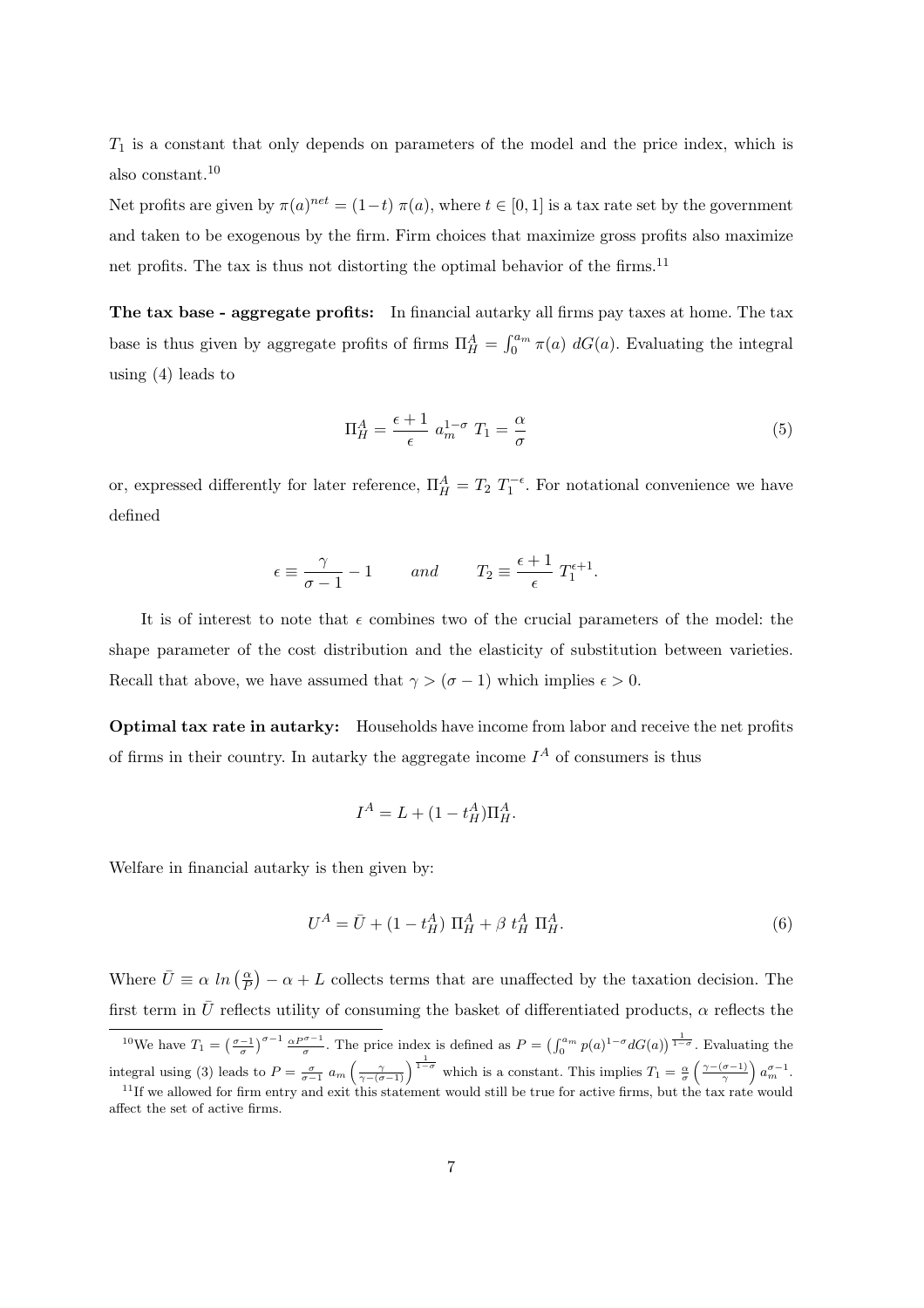opportunity cost of consuming this basket instead of consuming the homogeneous good.  $L$  is labor income which is spent either on the basket or on the homogeneous good. The last term in (6) represents the part of aggregate firm profits that is payed to the government and transformed into the government service. The profits retained by consumers are used for consumption of the numeraire good.

The following proposition states the main result of this section.

**Proposition 1** In financial autarky the welfare maximizing tax rate of the large country is given by  $t_H^A=1$ .

**Proof:** This follows directly from the fact that  $\bar{U}$  is constant,  $\Pi_H^A > 0$  and  $\beta > 1$ . **q.e.d.** 

While this result is of course very stylized, it provides a good benchmark for the analysis of the tax haven below.

## **3 Introducing 'profit shifting' FDI**

We now consider the case where the large country described above is financially integrated with a small independent jurisdiction: the tax haven. Financial integration in our context means that firms in the large country have the possibility to become multinationals by opening an affiliate in the tax haven and shifting their profits from the headquarters to the affiliate. These profits are then taxed according to the tax rate in the tax haven, but not at home, where the firm declares zero profits. Opening an affiliate in the tax haven requires paying a fixed cost  $f_t$ .

**Individual firm behavior and the tax base:** Whether an individual firm chooses to pay the fixed cost of shifting profits abroad depends on the tax differential and on the level of profits the firm generates. The lower the marginal cost of a firm, the higher are the firm's profits and thus the more likely it is that the firm chooses to pay the fixed cost of 'profit-shifting' FDI. We define the 'profit shifting cutoff cost level' as the cost level  $a^*$  for which a firm is indifferent between paying taxes at home and paying taxes in the tax haven. This cost level is determined by the following condition:

$$
(1 - t_H) \pi(a^*) = (1 - t_X) \pi(a^*) - f_t.
$$

Where  $\pi(a^*)$  are gross profits of a firm with marginal cost of  $a^*$ ,  $t_H$  is the domestic tax rate and  $t_X$  is the rate set by the tax haven. This condition only holds with equality if the tax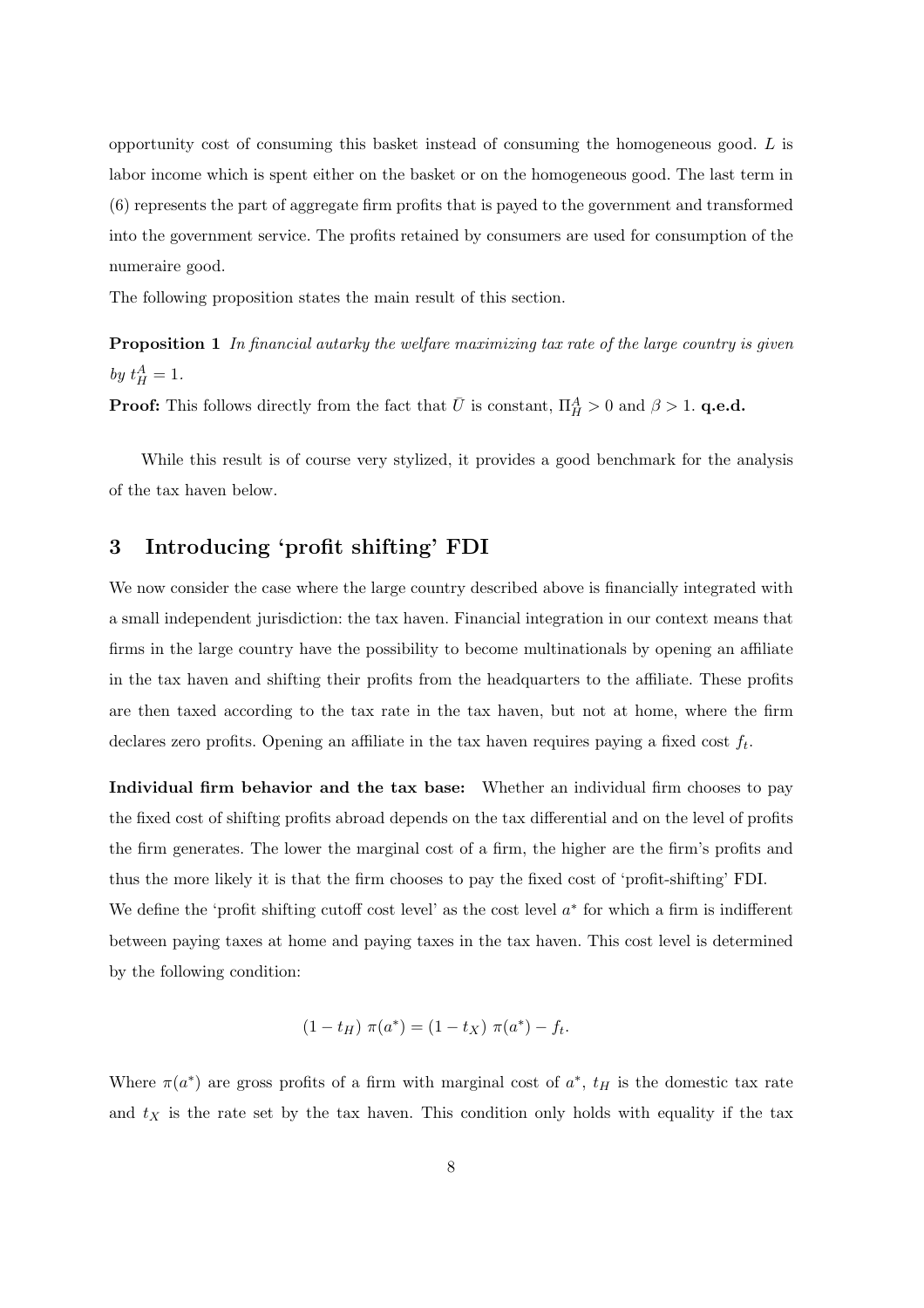difference  $\rho = t_H - t_X$  is positive. When the tax difference is zero or negative no profit shifting takes place which corresponds to the financial autarky case described above. Rewriting the tax evasion cutoff condition gives

$$
\pi(a^*) = f_t/\rho \tag{7}
$$

and the 'tax evasion cost cutoff level' is

$$
a^* = \left(\frac{\rho T_1}{f_t}\right)^{\frac{1}{\sigma - 1}}.\tag{8}
$$

We can now state the following Proposition:

**Proposition 2** Under financial integration when firms have the possibility to do profit shifting FDI, the most productive firms (with a cost level below a∗) self-select into profit-shifting FDI. **Proof:** This follows directly from (8). **q.e.d.**

This Proposition states an important result of the model: the most productive firms selfselect into profit shifting FDI. In the model with heterogeneous firms, the mass of firms is thus endogenously split into multinationals and domestic firms. Each firm has the possibility to shift profits abroad, but only the most productive firms actually decide to do so. This pattern is in line with the empirical evidence on the determinants of the use of tax haven operations (see Desai, Foley, and Hines (2006)).

**Tax base and number of multinationals:** The tax base in the home country is given by aggregate profits of firms that have not become multinationals and thus pay taxes at home:  $\Pi_H = \int_{a^*}^{a_m} \pi(a) dG(a)$ . The tax base taxed in the tax haven is given by  $\Pi_X = \int_0^{a^*} \pi(a) dG(a)$ . Evaluating the integrals leads to

$$
\Pi_X = \rho^{\epsilon} f_t^{-\epsilon} T_2 a_m^{-\gamma} \tag{9}
$$

$$
\Pi_H = \Pi_H^A - \Pi_X = T_2 \left( T_1^{-\epsilon} a_m^{1-\sigma} - \rho^{\epsilon} f_t^{-\epsilon} a_m^{-\gamma} \right) \tag{10}
$$

The measure of firms paying taxes in the tax haven is given by the measure of firms with marginal cost level below the cutoff level.

$$
N_x = G(a^*) = (a^*)^{\gamma} a_m^{-\gamma}
$$
\n(11)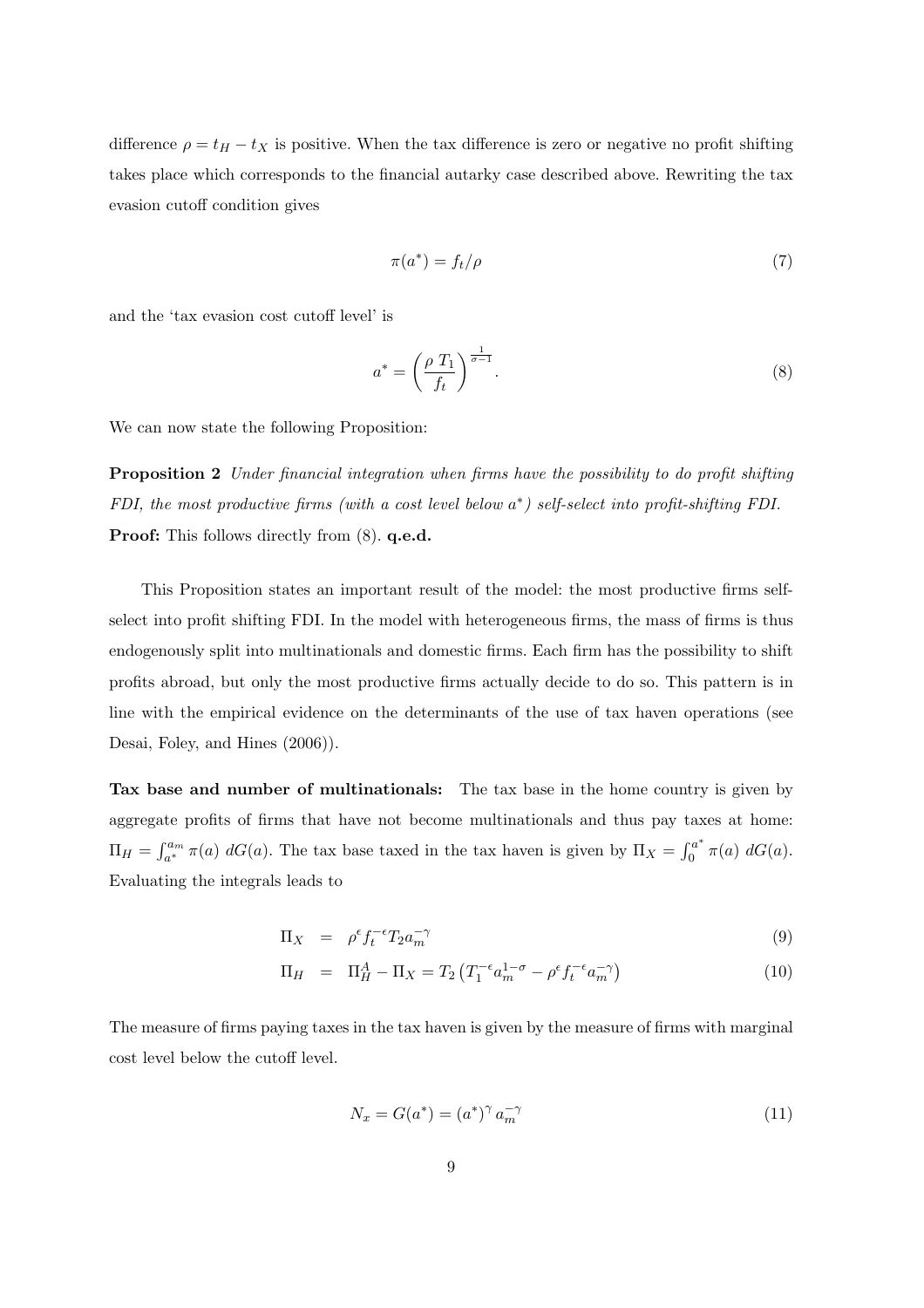**Household Income:** In addition to their income from labor, households receive the net profits of firms paying taxes at home and of firms paying taxes in the tax haven. Under financial integration, the aggregate income  $I$  of consumers is thus given by

$$
I = L + (1 - t_H)\Pi_H + (1 - t_X)\Pi_X - N_x f_t.
$$
\n(12)

Where the last term accounts for the fact that net profits of firms paying taxes in the tax haven are also net of the fixed cost payed to become a multinational.<sup>12</sup>

**Governments:** Under financial integration governments have to take into account the tax rate set in the other legislation. Taxes are set in a simultaneous one-shot game.<sup>13</sup> To analyze the tax game, we first derive the best response functions of the two governments.

## **4 Welfare Maximization under Financial Integration**

Just as in financial autarky, the only variable governments can set are the profit tax rates in their legislations. In this section we derive the best response functions of the two governments in the international tax game. We start with the tax haven and then turn to the large country.

#### **4.1 Optimization of the Tax Haven**

The structure of the tax haven is kept as simple as possible. It does not have a tax base of its own. Its only source of revenue stems from taxing multinational companies that have an affiliate in the tax haven. Taking the tax rate in the large country as given, the tax haven maximizes total revenue  $V = t_X \Pi_X$ .<sup>14</sup> The attracted tax base  $\Pi_X$  will only be positive if the tax haven sets a lower tax rate than the large country. Thus for any given (positive) tax rate of the large country  $\bar{t}_H$ , it will always be optimal for the tax haven to undercut, so that  $\rho > 0$ . Revenue maximization leads to

$$
t_X = \min\left\{\frac{\rho}{\epsilon}; \frac{1}{\epsilon+1}\right\} = \frac{\bar{t}_H}{\epsilon+1} = \frac{\sigma-1}{\gamma} \bar{t}_H.
$$
\n(13)

 $12$ We implicitly assume, that the fixed cost of tax avoidance is not tax-deductible, i.e. profits are not taxed net of these fixed costs.

 $^{13}\mathrm{The}$  case where one country has a first mover advantage is discussed in the appendix.

<sup>&</sup>lt;sup>14</sup>We can think of the tax haven as the limit case of a very small country. The measure of differentiated goods firms is proportional to the mass of consumers, which are close to zero. In this case the tax haven's own tax base is 'almost zero'. The same holds for demand for the differentiated good (imported from the large country with zero trade cost). In this case welfare maximization of the government in the tax haven boils down to maximization of tax revenues.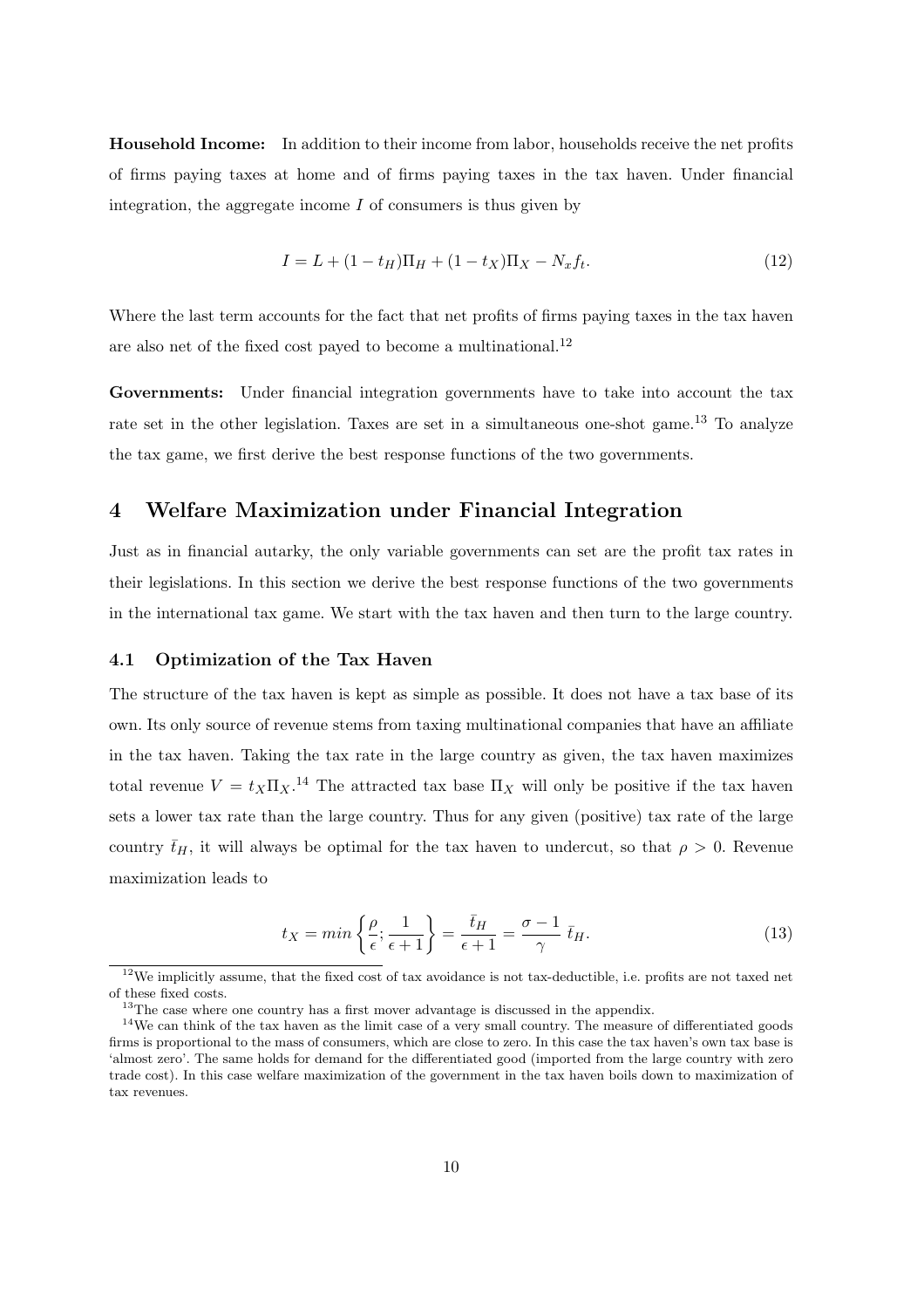Note that  $\epsilon + 1 = \gamma/(\sigma - 1) > 1$ . The tax haven sets a tax rate that is a constant fraction of the rate of the large country. The extent to which the tax haven undercuts the large country is determined by the shape parameter of the cost distribution and the elasticity of substitution. We can now state the following proposition:

**Proposition 3** Under financial integration when firms have the possibility to do profit shifting FDI,

- (i) the best response of the tax haven for a given  $\bar{t}_H > 0$  is given by (13) and implies that the tax haven always undercuts the large country.
- (ii) the undercutting is the stronger the higher the shape parameter  $\gamma$  and the stronger the market power of individual firms (lower  $\sigma$ ).
- (iii) the best response of the tax haven for  $\bar{t}_H = 0$  is indeterminate.

**Proof:** (i) follows from the fact that for  $\bar{t}_H > 0$ , a tax rate of  $t_X \ge \bar{t}_H$  implies  $\Pi_X = 0$  and thus  $V = 0$ , while any  $0 < t_X < \bar{t}_H$  implies  $\Pi_X > 0$  and thus  $V > 0$ . *(ii)* follows directly from (13). For  $\bar{t}_H = 0$  any  $t_X \in [0, 1]$  implies  $\Pi_X = 0$  and thus  $V = 0$ , which proves *(iii)*. **q.e.d.** 

#### **4.2 Optimization of the Large Country**

For any given tax rate of the tax haven  $\bar{t}_X$ , the government of the large country sets its tax rate  $t_H$  to maximize welfare of its citizens  $U(t_H, \bar{t}_X)$ .

For certain parameter values the best response function of the large country is discontinuous. In these cases we find that the there is a threshold level of  $t_X$  depending on parameters. Below this threshold level the large country chooses a tax rate implying a strictly positive tax difference, above this level it chooses a tax difference of zero, i.e.  $t_H = \bar{t}_X$ . As the best response of the tax haven always implies a positive tax differential, any equilibrium has to lie below the threshold. For notational convenience we define  $T_3$  which collects constants

$$
T_3 \equiv f_t^{\epsilon} T_1^{-\epsilon} a_m^{\gamma - (\sigma - 1)}.
$$

The following proposition describes the discontinuous best response function of the large country. **Proposition 4** Under financial integration, the implicit best response of the large country for a given  $\bar{t}_X$  is

$$
t_H^{\rho > 0} = \min\left\{ \frac{(\beta - 1)\left(T_3 - \rho^\epsilon\right)}{\epsilon \ \beta \ \rho^{\epsilon - 1}}; 1 \right\} \tag{14}
$$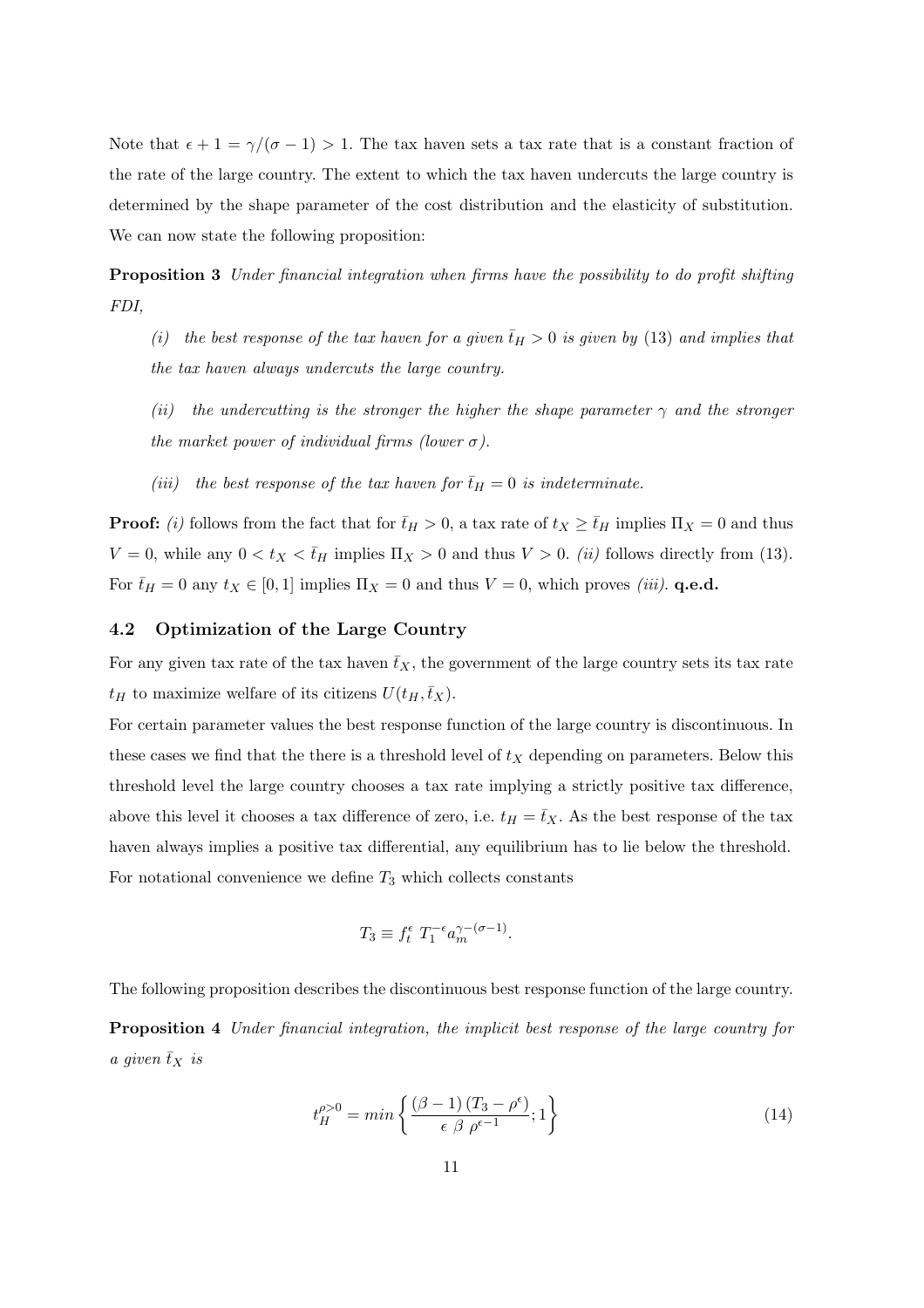as long as the implied value of  $t_H$  is large enough to satisfy

$$
\rho^{\epsilon} \ge \frac{(1 - \epsilon)(\beta - 1)}{\frac{\epsilon}{\epsilon + 1} + (\beta - 1)} T_3. \tag{15}
$$

Otherwise the best response is given by

$$
t_H^{\rho \le 0} = \bar{t}_X. \tag{16}
$$

**Proof:** Because this is an important result and in order to build intuition, we go into some detail proving this proposition. We first derive equations (16) and (14). They represent two different cases which we discuss separately. In case 1 the large country sets a tax rate below or equal the rate of the tax haven. In case 2 it sets a higher rate. Which of the two cases represents the best response of the large country is determined by condition (15). The derivation of this condition and the proof that (14) is indeed a welfare maximum as long as (15) holds are provided in the appendix.

**Case 1:** First consider the case in which the government sets a tax rate below or equal to the tax haven's rate. All firms then pay taxes at home. Total welfare in this case is:

$$
U^{\rho \leq 0}(t_H, \bar{t}_X) = \bar{U} + (1 - t_H) \Pi_H^A + \beta t_H \Pi_H^A.
$$
 (17)

Since the government values public expenditure more than expenditure on the homogenous good by its citizens ( $\beta > 1$ ) it sets the highest possible tax rate that satisfies  $t_H \le \bar{t}_X$ .<sup>15</sup> This tax rate is given by (16).

**Case 2:** Now consider the case where the government sets a tax rate that satisfies  $t_H > \bar{t}_X$ . Welfare in the large country is then given by

$$
U^{\rho>0}(t_H, \bar{t}_X) = \bar{U} + (1 - t_H) \Pi_H + (1 - t_X) \Pi_X - N_X f_t + \beta t_H \Pi_H
$$
\n(18)

Where  $\Pi_H = \Pi_H^A - \Pi_X$  reflects the fact that some of the tax base in the home country flows to the tax haven when the tax differential is positive.

From the first order condition of the maximization problem, we derive (14). Where  $t_X$  and  $t_H^{\rho>0}$ H

<sup>&</sup>lt;sup>15</sup>Note that in the autarky equilibrium, the large country also sets the highest possible tax rate under the condition that  $t_H^A \leq 1$ .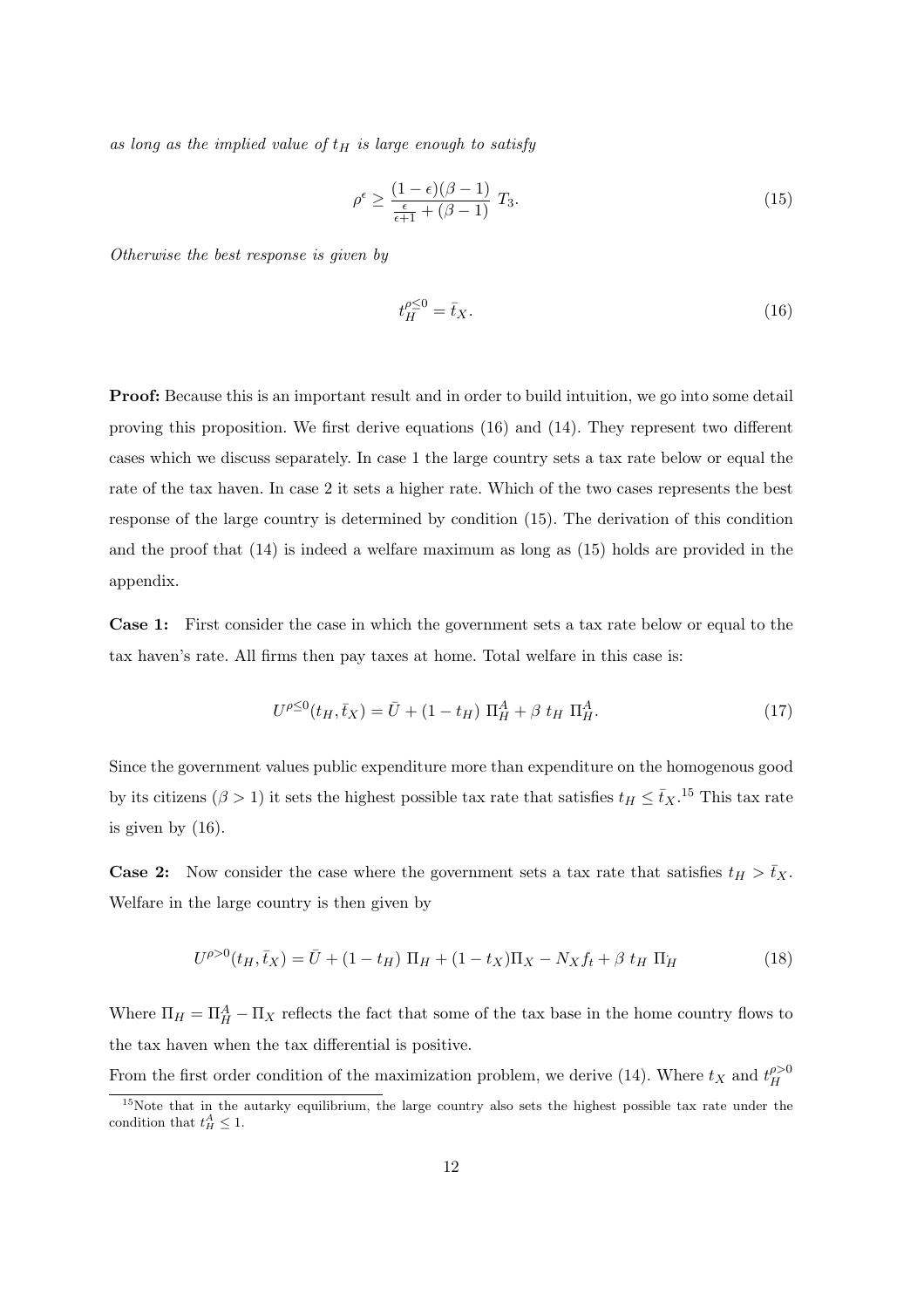enter in the tax differential  $\rho$ . Equation (14) provides a relatively simple implicit solution for the best response function of the government which only depends on the tax differential and parameters of the model. For the time being we assume that the second order condition for a welfare maximum is satisfied. We will see below that this is indeed the case in all relevant cases.

**The best response function of the large country:** For any possible value of  $t_X$  it is optimal for the large country to set its tax rate either according to (16) or to (14). The government chooses  $t_H$  according to (14) as long as  $U(t_H^{\rho>0}, \bar{t}_X) \geq U(t_H^{\rho\leq 0}, \bar{t}_X)$  and according to (16) otherwise. In appendix A we show that (under the assumption that the second order condition in the derivation of (14) is satisfied) (14) is the best response iff condition (15) is satisfied. The best response is (16) otherwise. Furthermore we show that for all values of  $t_H$  that satisfy (15), equation (14) is indeed a welfare maximum. This proves Proposition 4. **q.e.d.**

The following Corollary to Proposition 4 states for which values of the tax haven's tax rate the best response of the large country is given by (14) and for which values it is given by (16).

**Corollary 1** Under financial integration when firms have the possibility to do profit shifting FDI, (14) is the best response of the large country to all values of the tax rate of the tax haven that satisfy

$$
t_X \le \left( (\beta - 1) \left( \frac{(1 - \epsilon)(\beta - 1)}{\frac{\epsilon}{\epsilon + 1} + (\beta - 1)} \right)^{\frac{1 - \epsilon}{\epsilon}} - (\beta - 1 + \epsilon \beta) \left( \frac{(1 - \epsilon)(\beta - 1)}{\frac{\epsilon}{\epsilon + 1} + (\beta - 1)} \right)^{1/\epsilon} \right) \frac{T_3^{1/\epsilon}}{\epsilon \beta}.
$$
 (19)

For all values of  $t<sub>X</sub>$  that do not satisfy this condition, (16) is the best response of the large country.

**Proof:** see appendix B.

While conditions (15) and (19) might look a bit complicated, it is important to note that they only depend on preference parameters, the fixed cost of becoming a multinational and the degree of firm heterogeneity.

## **5 Equilibrium**

In this section the equilibrium of the model is derived and the effect of firm heterogeneity and market structure on existence and shape of the equilibrium is discussed. We focus on the case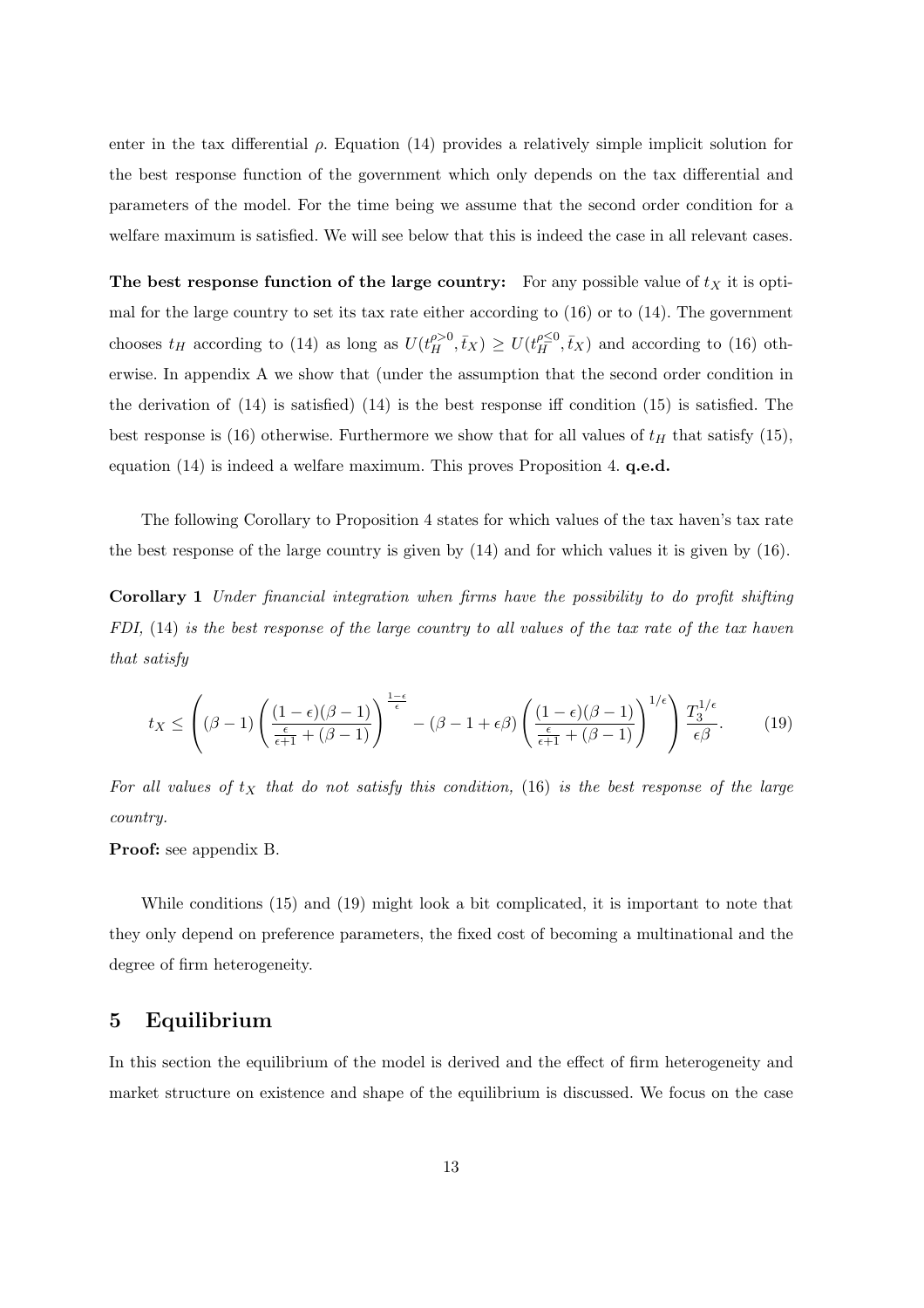where governments set tax rates simultaneously. The case where the large country has a first mover advantage is discussed in the appendix C.

#### **5.1 Equilibrium of the Tax Game**

Any intersection of the two best response functions is a Nash equilibrium. As the tax haven always undercuts, (13) and (16) never intersect. Only (13) and (14) can intersect. Label  $t_X^x$  and  $t_H^x$  the tax rates at the intersection. The following Proposition states under which condition this intersection is a Nash equilibrium of the tax game and what the equilibrium tax rates are.

**Proposition 5** An intersection of (13) and (14), is a Nash Equilibrium of the tax game if and only if for the tax rate of the tax haven at the intersection, the  $t_H^x$  implied by (14) is large enough to satisfy (15). Equivalently, if  $t_X^x$  satisfies condition (19). The equilibrium tax rates are then given by

$$
t_X^* = \frac{1}{\epsilon} \left( \frac{\beta - 1}{\epsilon \beta + 2\beta - 1} \right)^{\frac{1}{\epsilon}} \frac{f_t}{T_1} a_m^{\sigma - 1} \qquad and \qquad t_H^* = \frac{\epsilon + 1}{\epsilon} \left( \frac{\beta - 1}{\epsilon \beta + 2\beta - 1} \right)^{\frac{1}{\epsilon}} \frac{f_t}{T_1} a_m^{\sigma - 1}. \tag{20}
$$

**Proof:** First note that equations (13) and (16) never intersect for any positive tax rate.<sup>16</sup> This implies that  $\rho = 0$  can never be an equilibrium. The intersection of (13) and (14) is only an equilibrium of the tax game if at the intersection (14) is the best response function of the large country. This is the case if the tax rates at the intersection imply a tax difference that satisfies (15) or equivalently if  $t_X^x$  satisfies (19). When this condition is satisfied the equilibrium tax rates can be derived taking the difference of (14) and (13) and solving for the equilibrium tax difference

$$
\rho^* = \left(\frac{\beta - 1}{\epsilon \beta + 2\beta - 1}\right)^{\frac{1}{\epsilon}} \frac{f_t}{T_1} a_m^{\sigma - 1}.
$$
\n(21)

Combined with (13) the equilibrium tax rates in (20) follow directly. **q.e.d.**

We can simplify the condition for equilibrium existence as stated in the following Corollary: **Corollary 2** An equilibrium of the tax game exists iff

$$
\beta\left(\epsilon^3 + 2\epsilon^2 - 1\right) - \epsilon^2 \ge 0. \tag{22}
$$

<sup>&</sup>lt;sup>16</sup>The two functions do share a common value for  $t_H = t_X = 0$  but  $t_X = 0$  always violates (19) so at this common point (16) does not coincide with the best response of the large country.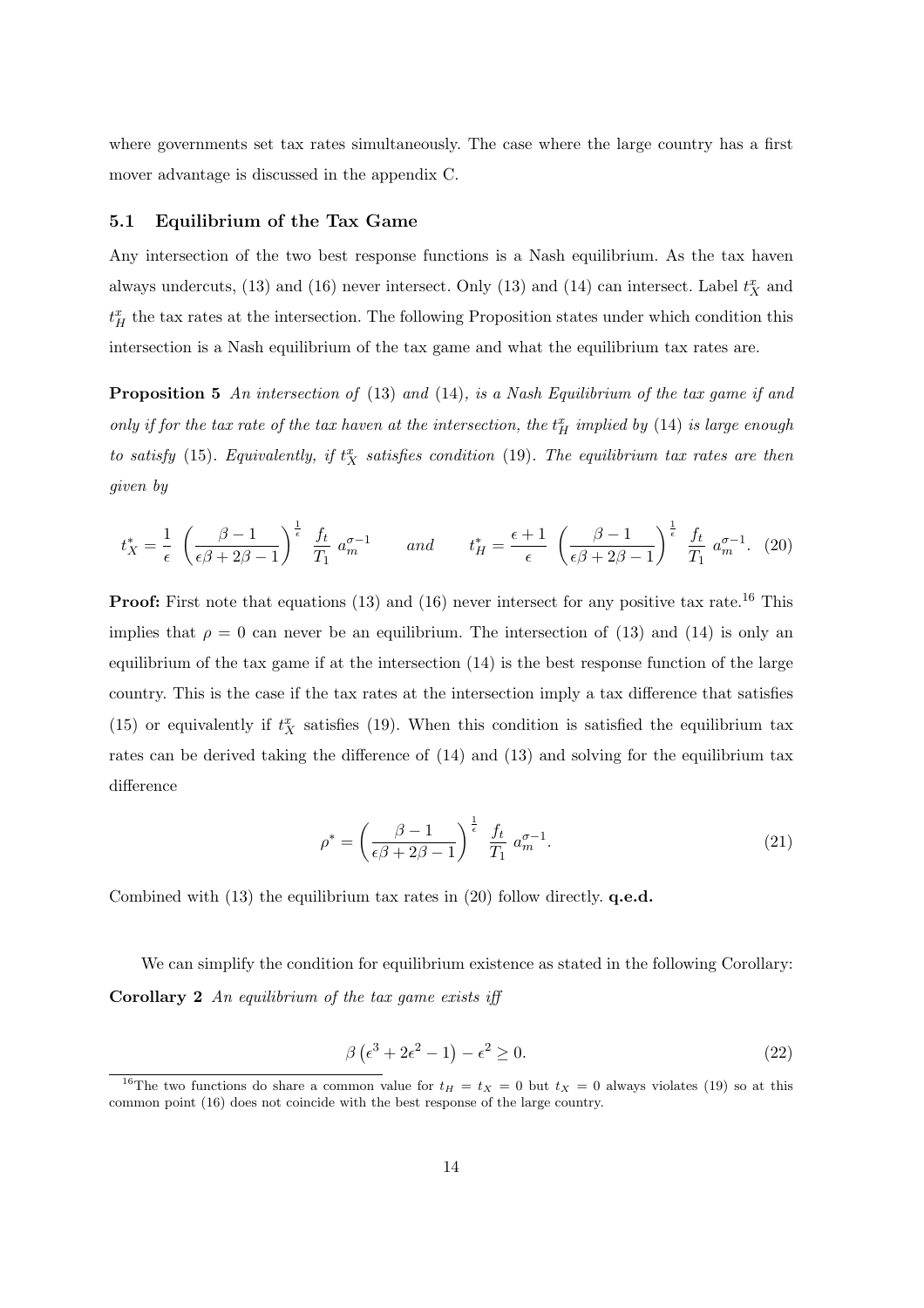**Proof:** This follows directly from plugging (21) into condition (15) and simplifying. **q.e.d.** <sup>17</sup>

Note for later reference that the equilibrium tax rates do not depend on the maximum cost level. This can be seen using the definition of  $T_1$  in equation (4). Based on these results, we can derive the equilibrium cutoff cost in equilibrium:

$$
a^{**} = \left(\frac{\beta - 1}{\epsilon\beta + 2\beta - 1}\right)^{\frac{1}{\epsilon(\sigma - 1)}} a_m.
$$
\n(23)

The equilibrium number of firms choosing 'profit shifting' FDI is

$$
N_X^* = \left(\frac{\beta - 1}{\epsilon \beta + 2\beta - 1}\right)^{\frac{\epsilon + 1}{\epsilon}}.\tag{24}
$$

The tax base that flows to the tax haven in equilibrium is

$$
\Pi_X^* = \frac{\beta - 1}{\epsilon \beta + 2\beta - 1} \frac{\alpha}{\sigma}.
$$
\n(25)

To give some intuition, the following subsection provides some graphical examples of best response functions calculated for specific parameter values. They illustrate the equilibrium for different parameter constellations (in particular  $\epsilon > 1$  and  $\epsilon < 1$ ) as well as the case when no equilibrium exists.

#### **5.2 Cost Distribution, Market Power and Equilibrium Existence**

here: Figure 1

Figure 1 illustrates the case of  $\epsilon > 1$ . For this parameter value condition (15) always holds. The best response function of the large country is continuous and is given by (14) for all values of  $t<sub>X</sub>$ . It is represented by the solid line. The dashed line plots the best response of the tax haven, equation (13). As stated in Proposition 3 for a given positive  $\bar{t}_H > 0$  the tax haven always undercuts the large country.

here: Figure 2 and Figure 3

<sup>&</sup>lt;sup>17</sup>The result in Corollary 2 allows to narrow down the possible range for  $\epsilon$  in our model. Given  $\beta > 1$  we find a lower bound for equilibrium existence at about 0.618. This can be obtained by solving the equation  $-1+2\epsilon^2+\epsilon^3=0$ , which represents the limit case for  $\beta \to \infty$ .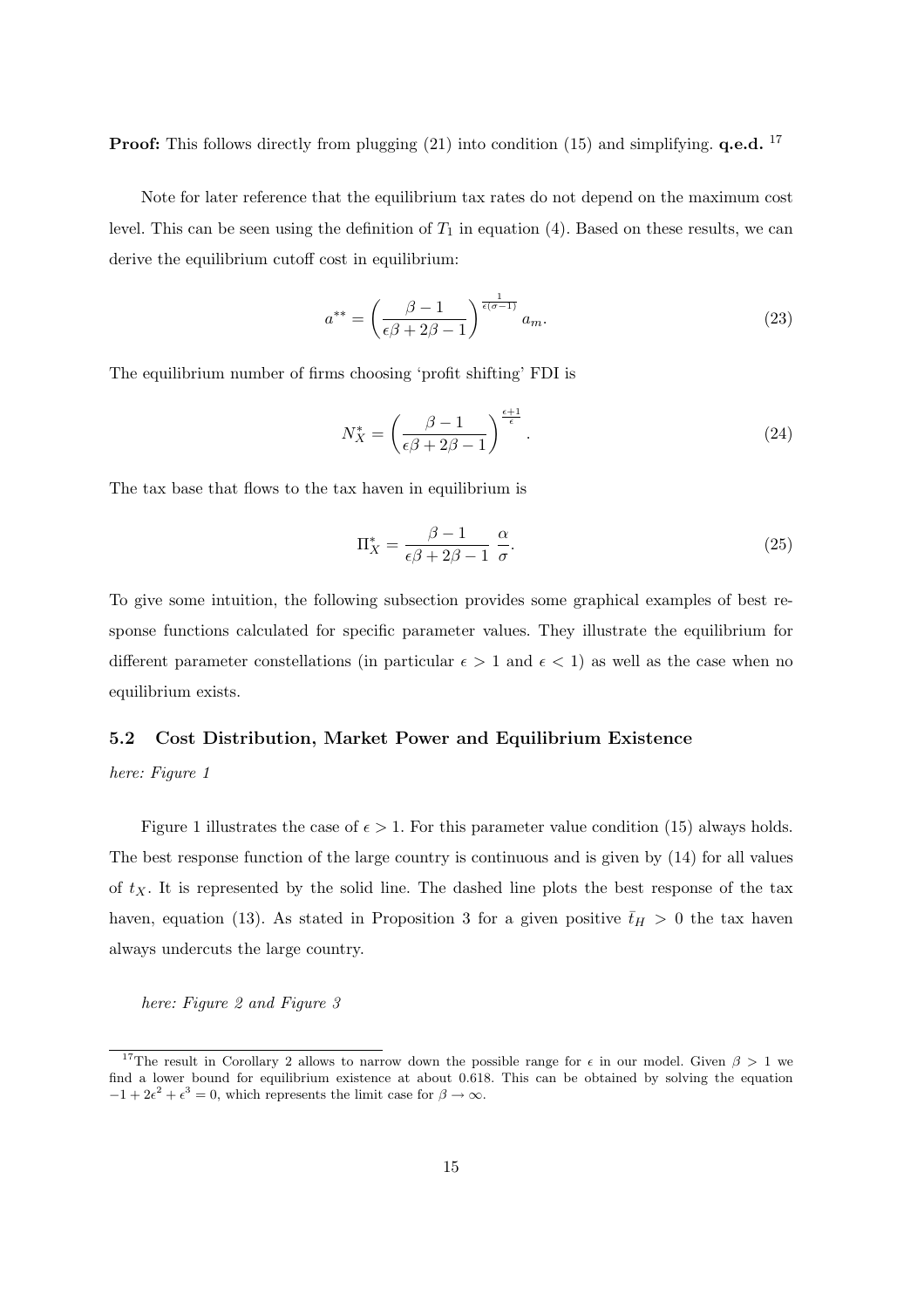Figures 2 and 3 illustrate the case of  $\epsilon$  < 1. Now the best response of the large country is discontinuous and the equilibrium does not always exist. For low values of  $\bar{t}_X$  the best response of the large country is given by (14). For high values, the optimal response of the large country is to set the same tax rate as the tax haven.

In Figure 2 the equilibrium exists. The discontinuity of the best response function of the large country is far enough to the right, so that the two best response functions intersect and an equilibrium exists. Figure 3 uses the same parameter values except for the fact that  $\gamma$  is lower, which implies a lower  $\epsilon$ . In this case the best response function of the tax haven never intersects with the response function of the large country and thus no equilibrium exists. Condition (15) is violated: the discontinuity lies too far to the left.

To build intuition consider the best response of the large country to  $\bar{t}_X = 1$ . By setting  $t_H = 1$ the large country maximizes tax revenue as no firms will leave the country. For a lower  $\bar{t}_X$  the large country faces a trade off between extensive and intensive margin. When it sets  $t_H = \bar{t}_X < 1$ it eliminates the extensive margin effect but it suffers a loss at the intensive margin as it has to lower its tax rate. We will see below that for a low value of  $\epsilon$  the tax base reacts strongly to tax differences i.e. the extensive margin effect is strong. So for values of  $\bar{t}_X$  sufficiently close to unity it can be optimal for the large country to prevent any outflows by setting  $t_H = \bar{t}_X$ . As we lower  $\bar{t}_X$ , however, the losses of the large country on the intensive margin become larger until the point is reached, where the large country accepts some outflows in order to tax the remaining firms at a higher rate.

The lower the shape parameter of the cost distribution and the higher the substitutability across goods (together implying a low  $\epsilon$ ) the earlier (i.e. for lower values of  $\bar{t}_X$ ) the discontinuity arises. Additionally, equation (13) implies that when  $\epsilon$  is low the tax haven undercuts the large country by less. Graphically, this translates into a reaction function that is closer to the diagonal. Through both effects a low  $\epsilon$  makes the existence of an equilibrium less likely.

Clearly, the value of  $\epsilon$  is crucial in the model. Using French firm level data, Eaton, Kortum, and Kramarz (2008) provide an estimate of  $\epsilon$  of 1.46.<sup>18</sup> This value is larger than one so in our model the equilibrium would always exist. They do, however, also provide some evidence that points at a value of  $\epsilon$  smaller unity. It is thus important not to exclude the possibility of  $\epsilon$  < 1 from the theoretical analysis.

<sup>&</sup>lt;sup>18</sup>Using the method of simulated moments, they provide an estimate of (in our notation)  $\epsilon + 1$  of 2.46 with a standard error of 0.1.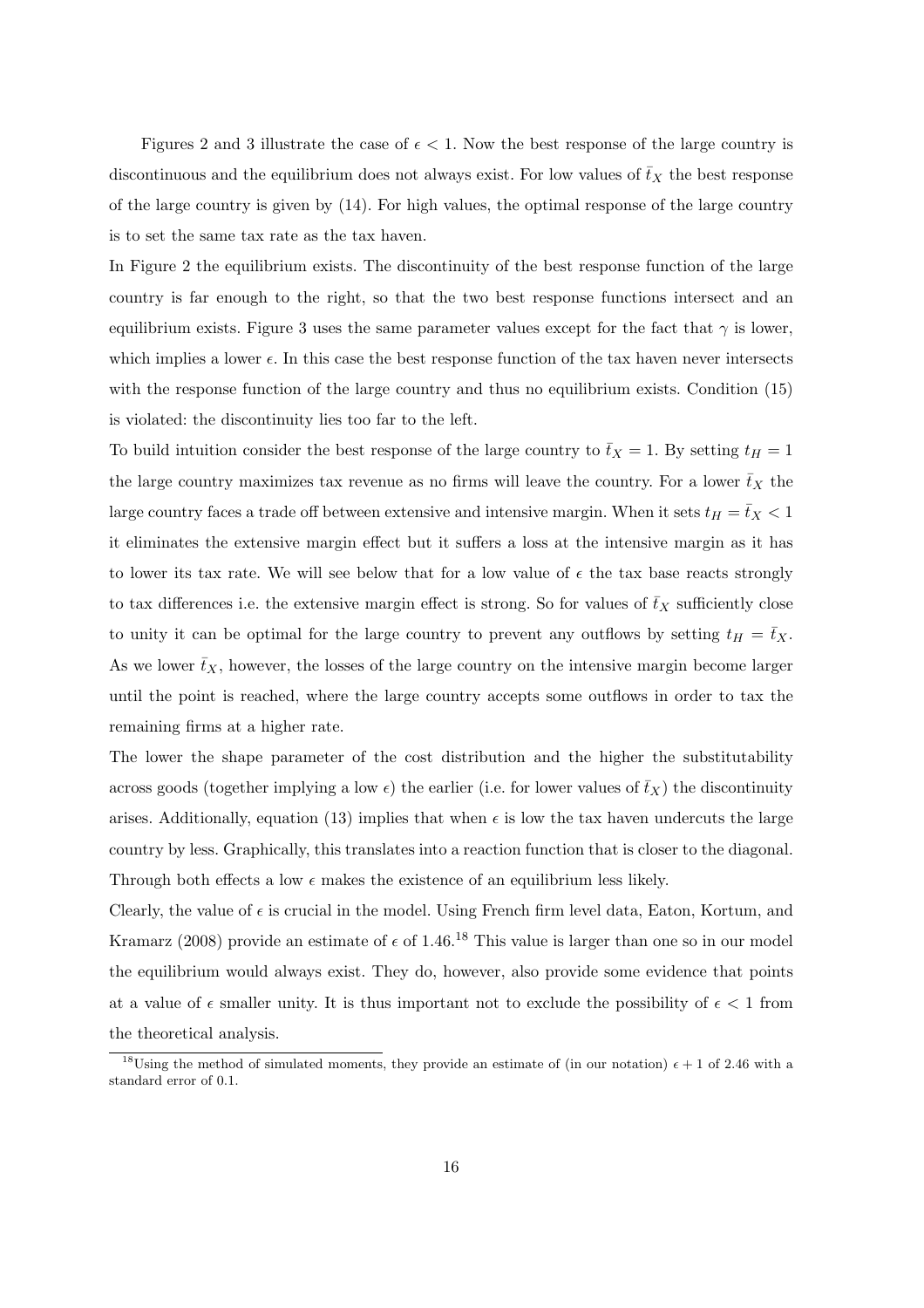## **6 The Role of Industry Structure and Market Power**

As discussed before all firms with a unit cost below the cutoff cost level in equation (8) opt for 'profit shifting' FDI when a positive tax difference emerges. For the tax game the distribution of profits across different cost levels is thus crucial. In this context it is especially important whether the most productive firms (the most likely to shift profits) account for a large fraction of aggregate profits. In this section we show how the distribution of firm profits is determined by the cost distribution and the extent of market power in the economy. Furthermore we show that the elasticity of the tax base also depends on these two determinants. Finally we analyze the impact of firm heterogeneity on the equilibrium outflow of tax base and on equilibrium tax rates.

#### **6.1 Cost Distribution, Market Power and the Tax Base**

In this subsection we investigate the role of the distribution of cost levels and market power on the distribution of aggregate profits (the tax base) across firms. Define  $\Pi(a)$  as the share of aggregate profits accounted for by firms with cost level  $a: \Pi(a) \equiv [\pi(a)g(a)]/\Pi_H^A$ . It can be shown that  $(\partial/\partial a)\Pi(a)=(\gamma-\sigma)(\gamma-(\sigma-1))$   $a^{\gamma-\sigma-1}$ . The sign of this partial derivative thus depends on the relative size of  $\gamma$  and  $\sigma$ .

#### here: Figure 4

Figure 4 provides a graphical illustration of the distribution of the tax base across cost levels.<sup>19</sup> The thick dashed line plots the density of firms with cost level a and the solid line represents the share of profits of these firms in aggregate profits.<sup>20</sup> The thin vertical dashed line marks the equilibrium cutoff cost level given by (23). The area under the solid curve that is to the left of the a∗∗ line thus represents the fraction of aggregate profits shifted to the tax haven. While the area under the dashed line represents the measure of firms that account for these profits: the multinationals.

The four graphs in Figure 4 illustrate how an increase in  $\epsilon$  affects the distribution of the tax base. In the first three graphs we set  $\sigma = 6$  and increase the Pareto parameter  $\gamma$  such that we obtain values of  $\epsilon = 0.75$ ,  $\epsilon = 1$  and  $\epsilon = 1.5$ . The latter value corresponds to the estimate of Eaton, Kortum, and Kramarz (2008). The lowest value corresponds to the value of  $\epsilon$  implied in their analysis

<sup>&</sup>lt;sup>19</sup>In all graphs we have set the maximum cost level  $a_m$  to unity.

<sup>&</sup>lt;sup>20</sup>While an increase in the Pareto parameter  $\gamma$  does not affect aggregate profits, changes in the elasticity of substitution  $\sigma$  do. Normalizing with aggregate profits, the area under the solid line remains equal to unity in all graphs.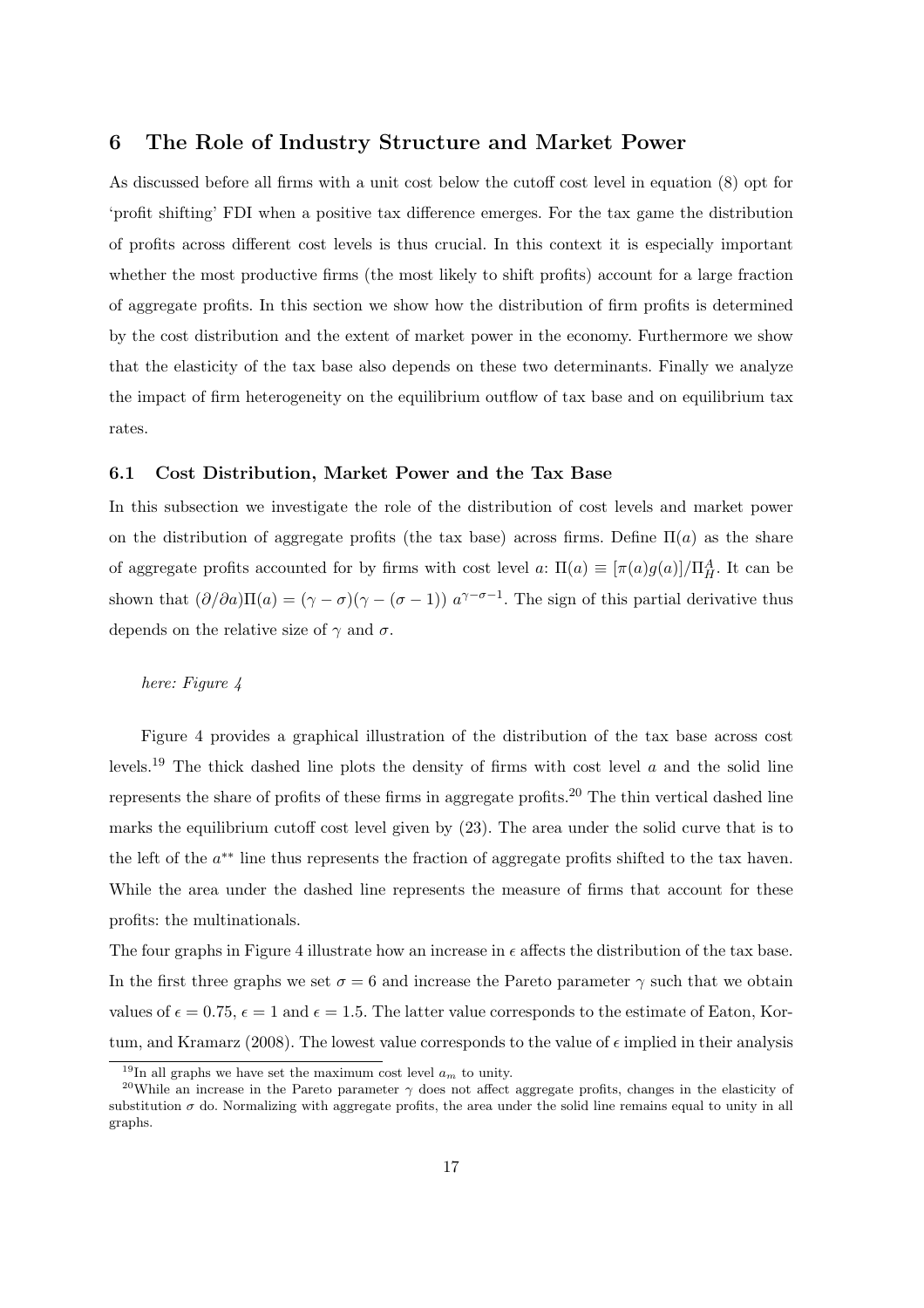based on the sales of French firms in France conditioned on entry into a particular foreign market.<sup>21</sup> In the last graph we keep the value of  $\gamma = 13.75$  and lower  $\sigma$  to 4 which increases  $\epsilon$  to 3.58.

The four graphs illustrate how the shape parameter of the cost distribution  $\gamma$  and the elasticity of substitution  $\sigma$  affect the distribution of the tax base and the equilibrium cutoff. In the first graph firms are very heterogeneous in the sense that there is a relatively large number of firms with low cost levels. The solid line shows that these firms account for a relatively large fraction of aggregate profits. As  $\gamma$  rises in the next two graphs, the measure of firms with high cost levels increases. Since these firms are more numerous they also account for a larger fraction of aggregate profits. The last graph shows that a decrease in  $\sigma$  has a similar effect. Keeping  $\gamma$ constant and reducing  $\sigma$  to 4, the high cost firms account for an even higher share of aggregate profits. The intuition is that since consumers are less able to substitute the goods of the high cost producers, the share of profits of this group rises.

The graphs in Figure 4 illustrate the crucial role the shape of the distribution of aggregate profits plays for the mechanisms of the model. The more the distribution of firms is skewed to the left, i.e. the more of the profits is generated by low productivity firms, the less the tax base reacts to tax differences. We have seen above that the low productivity firms are the least likely to opt for profit shifting FDI. When these firms account for a large fraction of aggregate profits (which is the case when  $\epsilon$  is high) a given tax difference leads to lower outflows as only the (few) productive firms are shifting profits abroad.

A low degree of firm heterogeneity thus 'protects' the large country from tax competition as it makes its tax base less reactive to differences in tax rates.<sup>22</sup> In order to attract tax base the tax haven has to undercut strongly to increase the cutoff cost level and to attract the firms and their profits. This mechanism is explained in more detail in the following subsection.

<sup>&</sup>lt;sup>21</sup>Eaton, Kortum, and Kramarz (2008) estimate  $\epsilon$  using the method of simulated moments. As mentioned above their estimate is 1.46. They provide some additional information of plausible values of  $\epsilon$  exploiting the relation between  $\epsilon$  and some observations in the data. In their Figure 3a they plot average sales of firms in France (conditional on entry into market n) against the number of French firms selling in market n. They find that firms that serve markets which are served by a low number of firms tend to have higher sales in France. From the slope of this relationship they deduce a value of  $\epsilon$  of 0.75. A different way to obtain a value for  $\epsilon$  is to use the plot of the export intensity on the number of firms selling an a particular market. The slope implies an  $\epsilon$  of 1.63 which is much closer to their estimate of 1.46.

 $22$ We will investigate the role of firm heterogeneity using a mean preserving spread of the productivity distribution below.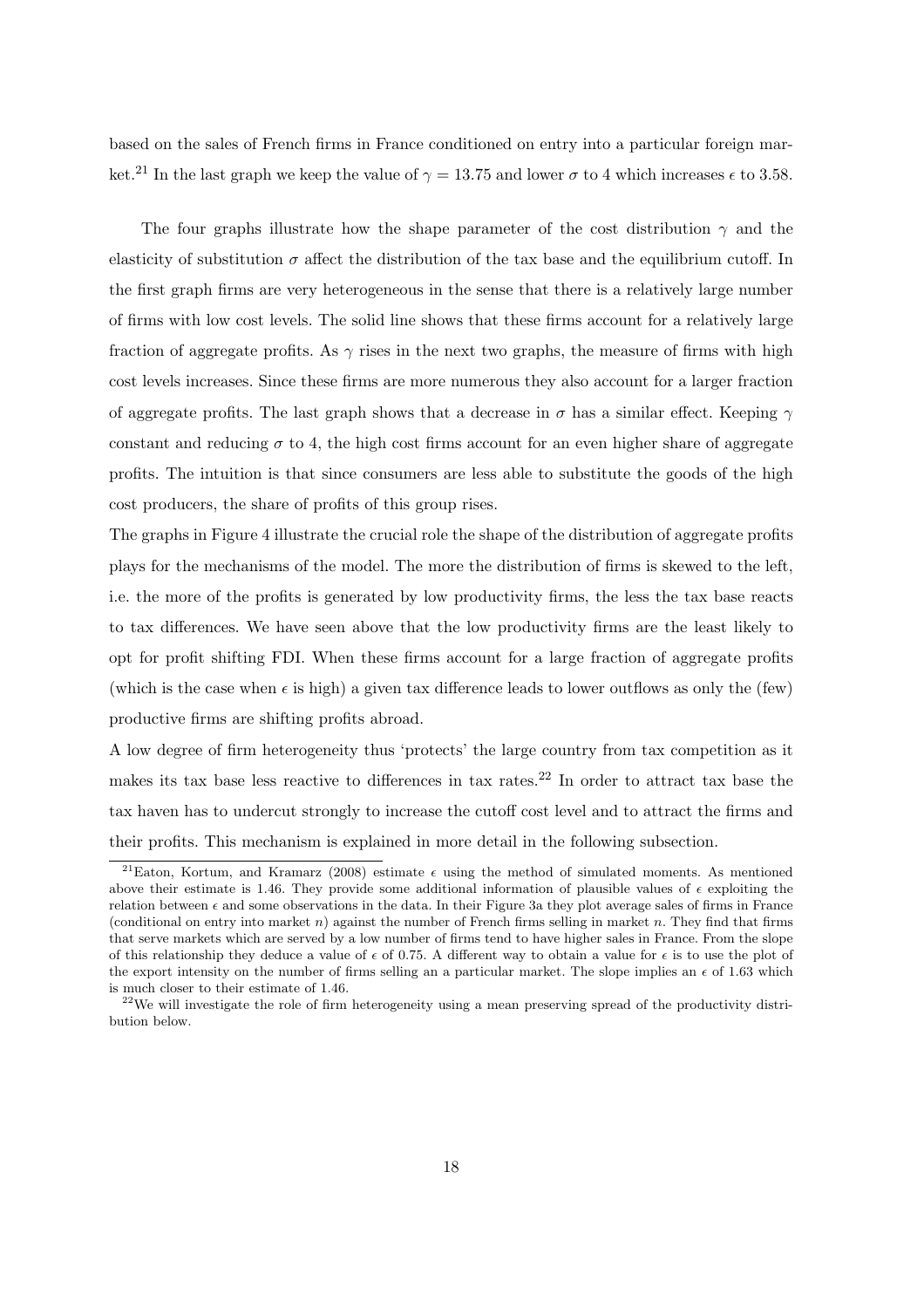#### **6.2 The Elasticity of the Tax Base**

To gain a better understanding of the role industry- and market structure play in the tax game it is of interest to look at the elasticity of the tax base with respect to the tax rate. For a given tax rate of the large country the tax haven faces an elasticity of

$$
\eta^x = \epsilon \frac{t_X}{\bar{t}_H - t_X} = \left(\frac{\gamma}{\sigma - 1} - 1\right) \frac{t_X}{\bar{t}_H - t_X}.
$$
\n(26)

It is determined by three factors: the degree of firm heterogeneity, the substitutability between goods and the tax rate of the tax haven.

The elasticity increases in  $t_X$  and becomes very large when  $t_X$  is close to  $\bar{t}_H$ . In its revenue maximization the tax haven faces a trade off between the tax revenues per firm taxed (intensive margin) and the number of firms taxed (extensive margin). When  $t_X$  is close to  $\bar{t}_H$ , the elasticity is high and the extensive margin effect on tax revenues dominates. Revenue maximization implies that the tax haven lowers its tax rate until the intensive- and extensive margin effect exactly offset. This is the case when the elasticity equals unity.

How strongly the tax haven undercuts the large country thus depends on  $\epsilon$  i.e. on industry structure and market power. The higher  $\epsilon$ , the lower the level of  $t_X$  necessary to equate the elasticity to unity. This explains the pattern of the cutoff cost level observed in Figure 4. The case of a high  $\gamma$  and low  $\sigma$  corresponds to the last graph in Figure 4. The productive firms only account for a small part of the tax base so that the tax haven has to decrease its tax rate a lot until it reaches a point where the intensive margin effect is strong enough to offset the extensive margin effect. In equilibrium this policy results in a higher cutoff cost level. The opposite is the case in the first graph where firm heterogeneity is stronger and market power lower. In this case already a moderate degree of undercutting allows the tax haven to attract a relatively large fraction of the tax base as high productivity firms account for a large fraction of profits. As a result the tax haven undercuts less, which implies a low cutoff cost level.

It is important to note that the reason for a strong undercutting of the tax haven when  $\epsilon$  is high is that it is difficult for it to attract tax base. A policy of strong undercutting might look aggressive when comparing equilibrium tax rates. According to the model, however, strong undercutting reveals that the tax haven is not a great danger for the tax base of the large country: the tax haven sets the low rate because its industry and market structure protect the large country from tax competition.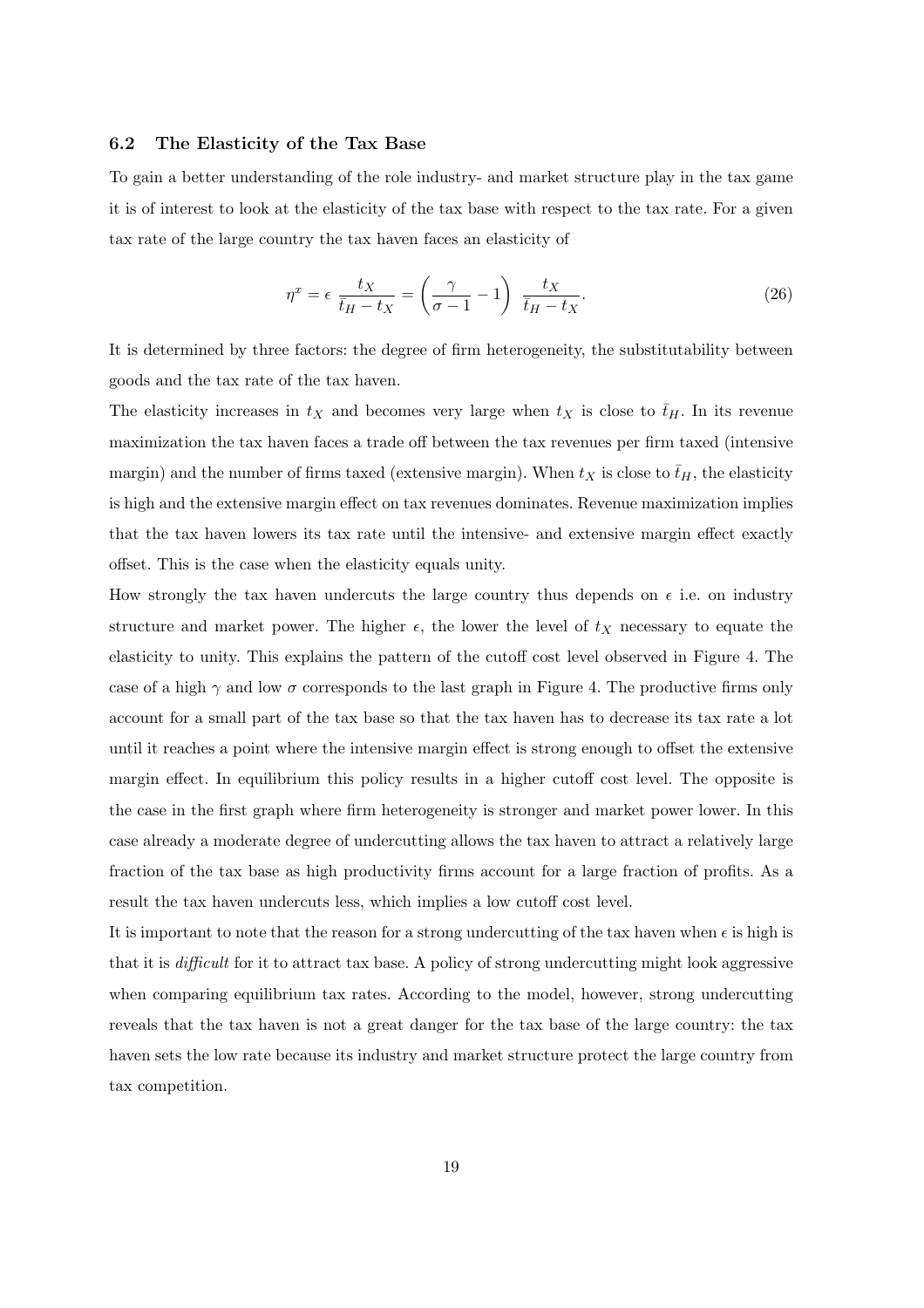#### **6.3 Heterogeneity, Equilibrium Profit Shifting and Tax Rates**

In this section we investigate the role of firm heterogeneity a bit further. We have seen above that the shape parameter of the cost distribution plays a crucial role. Together with the maximum cost level  $a_m$  it determines the number of firms with different cost levels. Keeping  $a_m$  fixed at unity we first illustrate how an increase in  $\gamma$  affects the tax rates set, the number of multinationals and the fraction of the tax base leaving the country. We then illustrate how  $\gamma$  affects these variables via its impact on the degree of firm heterogeneity (as opposed to its impact on average productivity).

#### here: Figure 5

The first graph in Figure 5 plots the fraction of the tax base flowing to the tax haven (solid line) as a function of the shape parameter  $\gamma$ . The fraction of firms that choose 'profit shifting' FDI is given by the dashed line. An increase in  $\gamma$  implies that the tax base is less reactive to tax differences and thus the fraction of the tax base attracted by the tax haven decreases. The vertical line represents  $\epsilon = 1$ . For too low values of gamma no equilibrium exists. The second graph plots the equilibrium tax rates of the large country (solid line) and the rate set by the tax haven (dashed line). As  $\gamma$  increases, the tax base becomes less reactive to tax differences. The equilibrium tax difference increases in gamma. The reason is that the high  $\gamma$  'protects' the large country from tax competition as most of the tax base is generated by small and medium sized firms. It can thus afford to set a higher tax rate. Accordingly, it is more difficult for the tax haven to attract tax base. It is forced to undercut by a larger fraction as  $\gamma$  increases (although  $t_X$  can be increasing for low values of  $\gamma$ , the tax difference is always increasing).

#### here: Figure 6

The correct measure of firm heterogeneity is the variance of the cost distribution. When the shape parameter  $\gamma$  changes, both the variance and the expectation of the cost distribution change. It is thus conceivable that the results in Figure 5 are driven by the change in the mean of the unit costs. In order to directly asses the effect of the variance, in Figure 6 we look at changes in firm heterogeneity through a mean preserving spread of the cost distribution. For each value of  $\gamma$  we compute the value of  $a_m$  that keeps the mean of the distribution constant. We then use these values of  $a_m$  and  $\gamma$  to calculate the variance and then plot it against the equilibrium tax rates and outflows in Figure 6. As expected from the reasoning above we observe the same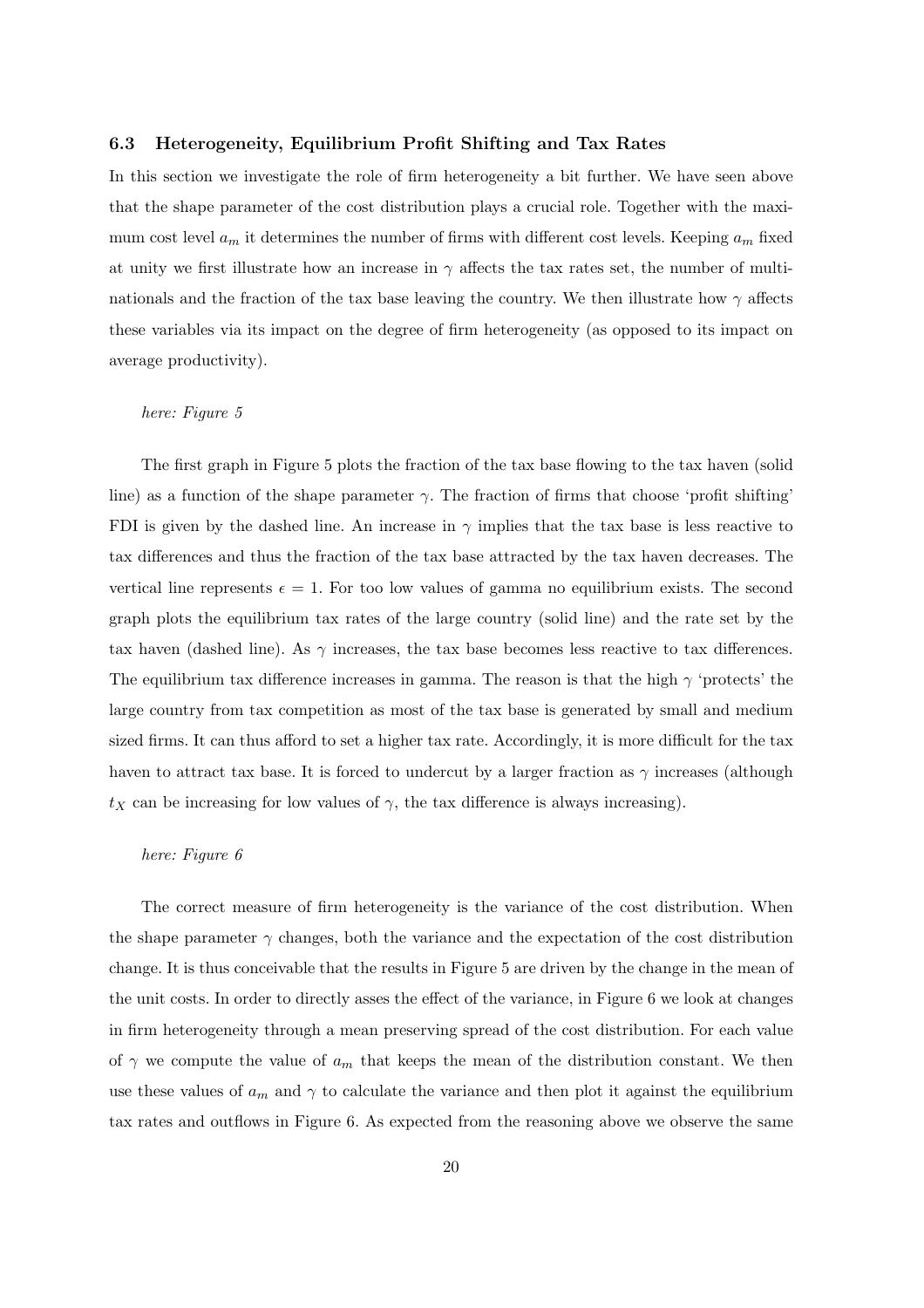effects.

These results imply that countries with more homogeneous industry structures are ceteris paribus less affected by international tax competition.<sup>23</sup>

## **7 Conclusions**

In this paper we have proposed a stylized model of international tax competition between a large country and a tax haven. The methodological contribution is to provide a fully solvable model of international tax competition with heterogeneous firms and monopolistic competition. Our analysis reveals that firm heterogeneity and monopolistic market power are key for the tradeoffs the governments are facing. While all firms have the possibility to do 'profit shifting' FDI, only the most productive firms choose to do so.

When the very productive firms account for a large fraction of aggregate profits, the tax base reacts strongly to tax differences. This is the case when firms are very heterogeneous (relatively many relatively productive firms) and monopolistic market power is low (high degree of substitutability between goods). With such an industry- and market structure, the large country is forced to set low tax rates to limit outflows. The tax haven undercuts the large country only moderately and still attracts a large fraction of the tax base.

In the opposite case where small and medium sized firms account for a larger fraction of aggregate profits (low heterogeneity and high market power) the large country is 'protected' from international tax competition. It can set a relatively high tax rate without facing large outflows.

<sup>&</sup>lt;sup>23</sup>It is clear from the analysis in the previous subsection that a country specialized in industries with low substitutability or in which the differentiated goods markets are less competitive should also be less affected by international tax competition.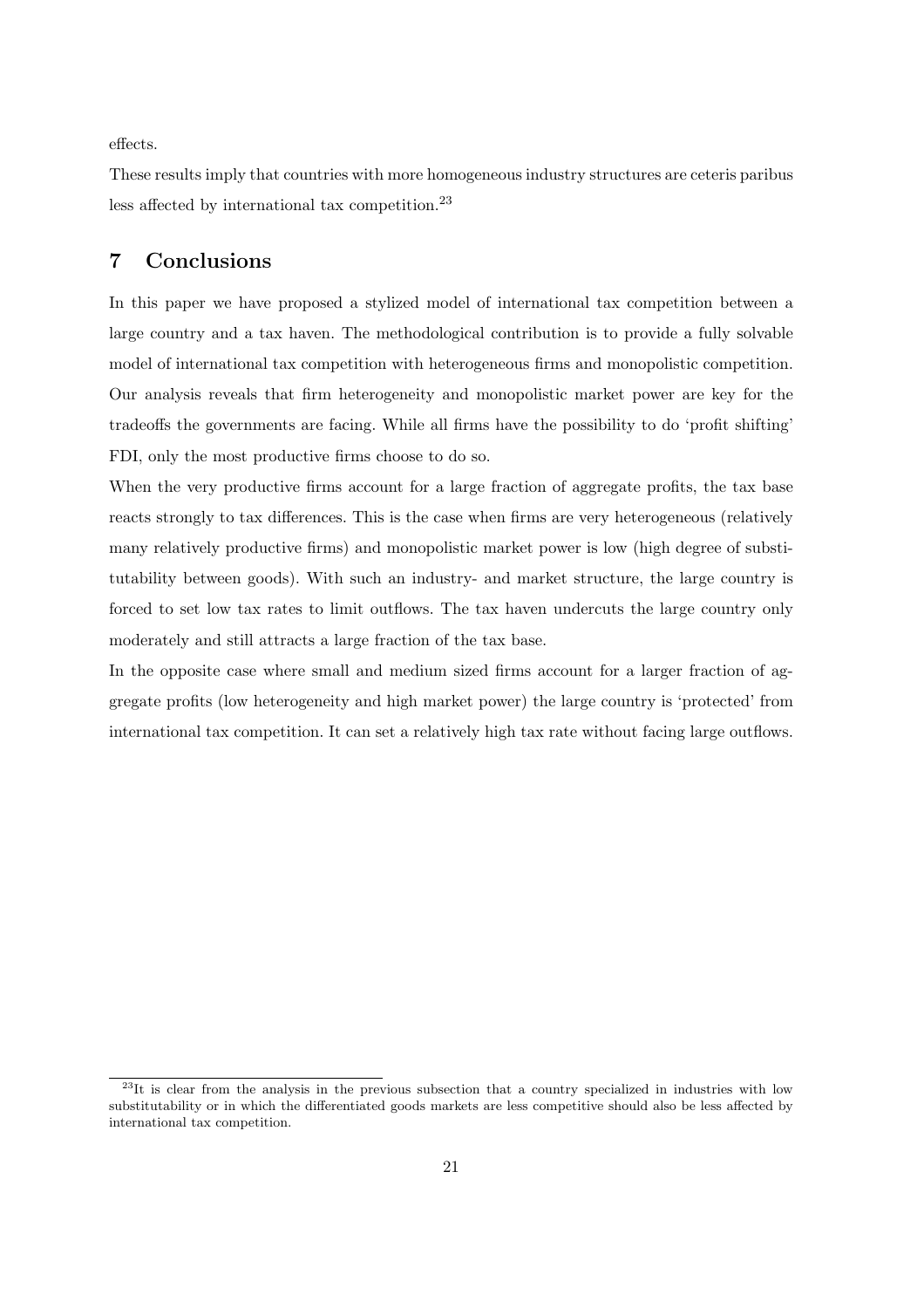## **References**

- Baldwin, Richard, and Paul Krugman, 2004, "Agglomeration, Integration and Tax Harmonisation", European Economic Review 48, 1–23.
- Baldwin, Richard, and Toshihiro Okubo, 2006, "Heterogeneous Firms, Agglomeration and Economic Geography: Spatial Selection and Sorting", Journal of Economic Geography 6, 323–346.
- Baldwin, Richard, and Toshihiro Okubo, 2008, "Tax Reform, Delocation and Heterogeneous Firms: Base Widening and Rate Lowering Reforms", CEPR Discussion Papers 6843.
- Borck, Rainald, and Michael Pflueger, 2006, "Agglomeration and Tax Competition", European Economic Review 50, 647–668.
- Bucovetsky, S., 1991, "Asymmetric Tax Competition", Journal of Urban Economics 30, 167–181.
- Burbidge, John, Katherine Cuff, and John Leach, 2006, "Tax Competition with Heterogeneous Firms", Journal of Public Economics 90, 533–549.
- Burbidge, J., J. DePater, G. Myers, and A. Sengupta, 1997, "A Coalition Formation Approach to Equilibrium Federations and Trading Blocs", American Economic Review 87, 940– 956.
- Chaney, Thomas, 2008, Distorted Gravity: The Intensive and Extensive Margins of International Trade, American Economic Review 98, 1707–21.
- Davies, Ronald B., and Carsten Eckel, 2007, "Tax Competition for Heterogeneous Firms with Endogenous Entry", University of Oregon Working Paper 2007-6.
- Desai, Mihir A., C. Fritz Foley, and James R. Hines, 2006, "The Demand for Tax Haven Operations", Journal of Public Economics 90, 513–531.
- Eaton, J., S. Kortum, and F. Kramarz, 2008, "An Anatomy of International Trade: Evidence from French Firms", NBER Working Paper 14610.
- Fuest, C., B. Huber, and J. Mintz, 2005, "Capital Mobility and Tax Competition: a Survey", Foundations and Trends in Microeconomics 1, 1–62.
- Hamada, K., 1966, "Strategic Aspects of Taxation on Foreign Investment Income", Quarterly Journal of Economics 80, 361–375.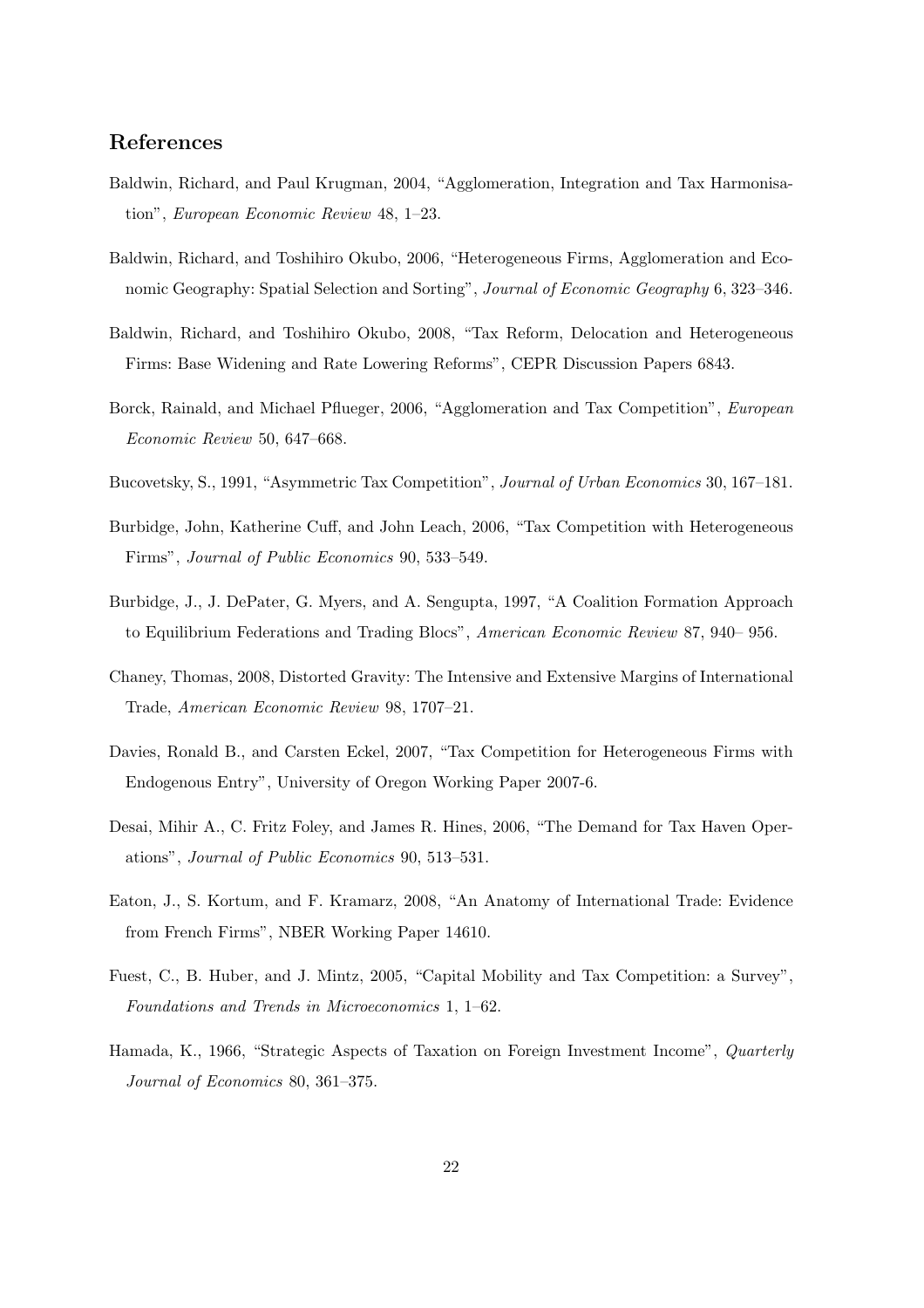- Krugman, Paul, 1980, "Scale Economies, Product Differentiation, and the Pattern of Trade", American Economic Review 70, 950–59.
- Melitz, Marc J., 2003, "The Impact of Trade on Intra-Industry Reallocations and Aggregate Industry Productivity", Econometrica 71, 1695–1725.
- Ottaviano, Gianmarco I.P., and Tanguy van Ypersele, 2005, "Market Size and Tax Competition", Journal of International Economics 67, 25–46.
- Sato, Yasuhiro, and Jacques-François Thisse, 2007, "Competing for Capital when Labor is Heterogeneous", European Economic Review 51, 2054–2079.
- Wilson, John Douglas, 1986, "A Theory of Interregional Tax Competition", *Journal of Urban* Economics 19, 296–315.
- Wilson, John Douglas, 1999, "Theories of Tax Competition", National Tax Journal 52, 269–304.
- Zodrow, G.R., and P. Mieszkowski, 1986, "Pigou, Tiebout, Property Taxation, and the Underprovision of Local Public Goods", Journal of Urban Economics 19, 356–370.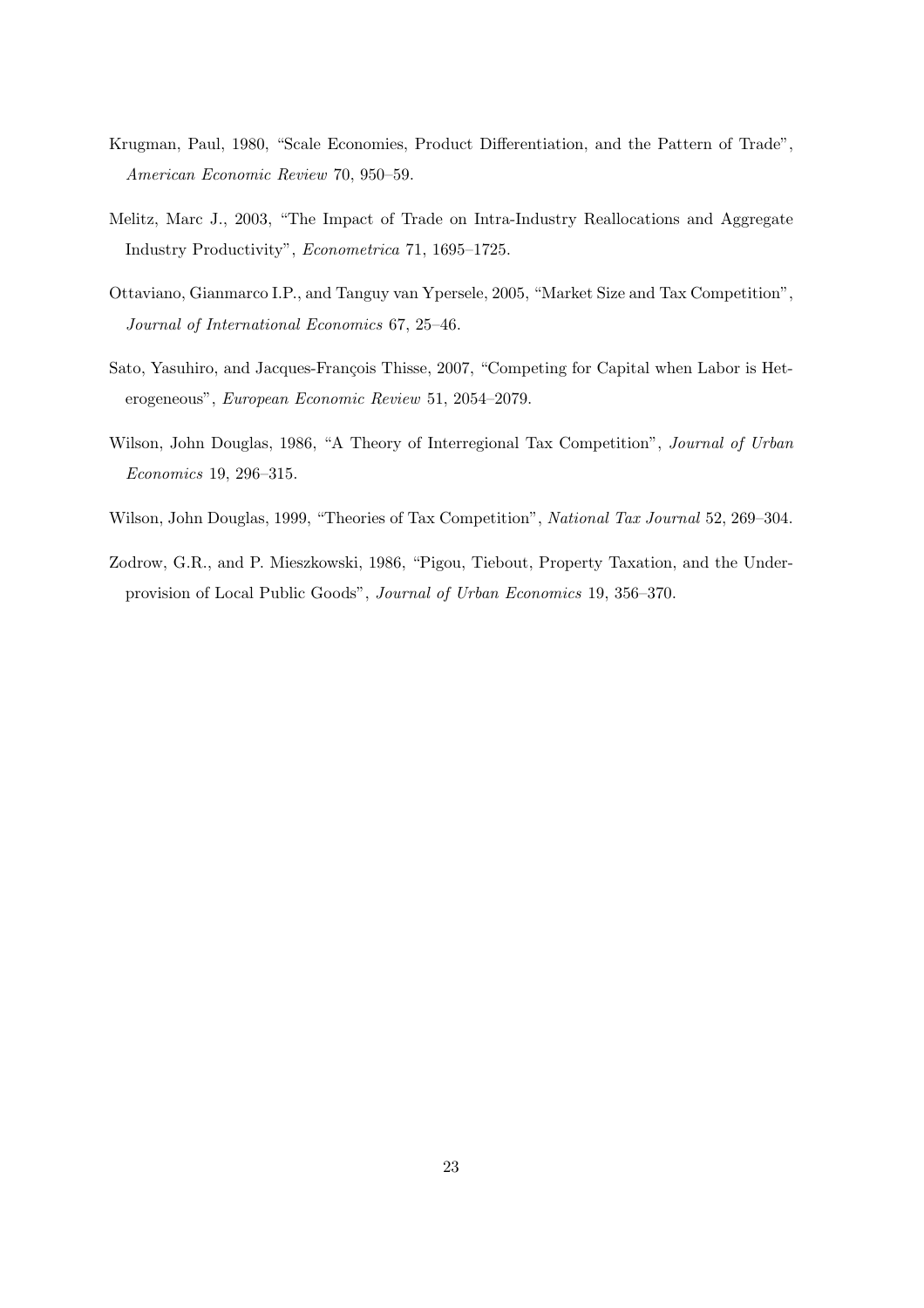## **Appendix**

## **A Proof of Proposition 4**

To complete the proof of Proposition 4 in the main text, we proceed in two steps. We first derive condition (15) under the assumption that the second order condition for a welfare maximum holds for  $(14)$ . In a second step we show that this is the case whenever  $(14)$  is the countries' best response function derived in step 1.

**Step 1:** To see (i), note that the large country will set  $t_H$  such that  $\rho > 0$  (i.e. according to (14)) as long as  $U(t_H^{\rho>0}, \bar{t}_X) \geq U(t_H^{\rho\leq 0}, \bar{t}_X)$ . Plugging in (18) and (17) into this condition, rearranging and using (16) and  $(1 - t_X) - (1 - t_H^{\rho > 0}) = \rho$  we get:

$$
\rho\ (\beta - 1)\ \Pi_H^A \ge \left(\beta \ t_H^{\rho > 0} - \rho\right) \ \Pi_X + N_X \ f_t. \tag{27}
$$

Now first using  $f_t N_x = \Pi_X \rho \frac{\epsilon}{\epsilon + 1}$ , then  $\Pi_H^A = T_2 T_1^{-\epsilon} a_m^{1-\sigma}$  and  $\Pi_X = \rho^{\epsilon} T_2 f_t^{-\epsilon} a_m^{-\gamma}$ , simplifying and solving for  $t_H^{\rho>0}$  gives:

$$
t_H^{\rho>0} \le \frac{(\beta - 1)T_3 + \rho^{\varepsilon} \frac{1}{\varepsilon + 1}}{\beta \rho^{\varepsilon - 1}}.
$$
\n(28)

To see for which values of  $\rho$  the tax rate in (14) satisfies condition (28), we plug (14) into (28), which gives:

$$
\rho^{\epsilon} \ge \frac{(1-\epsilon)(\beta-1)}{\frac{\epsilon}{\epsilon+1} + (\beta-1)} T_3.
$$

As long as for a given  $\bar{t}_X$  the  $t_H$  implied by (14) is high enough to satisfy this condition, we will have  $U(t_H^{\rho>0}, \bar{t}_X) \geq U(t_H^{\rho \leq 0}, \bar{t}_X)$  and thus the best response function of the large country given by (14). When the above condition is violated, we have  $U(t_H^{\rho>0}, \bar{t}_X) < U(t_H^{\rho\leq 0}, \bar{t}_X)$ . In this case the best response of the large country is given by (16) because it maximizes  $U(t_H^{\rho \leq 0}, \bar{t}_X)$ .

**Step 2:** It remains to be shown that for any given  $\bar{t}_X$  equation (14) is a welfare maximum (and not a minimum) for all relevant values of  $t_H$ . Relevant values are all values of  $t_H$  that satisfy (15) for a given  $\bar{t}_X$ .<sup>24</sup>

First note that the second derivative of the welfare function with respect to the tax rate of the

<sup>&</sup>lt;sup>24</sup>All values that do not satisfy (15) are irrelevant as in these cases the best response of the large country is given by the 'case 1' best response (16) anyway.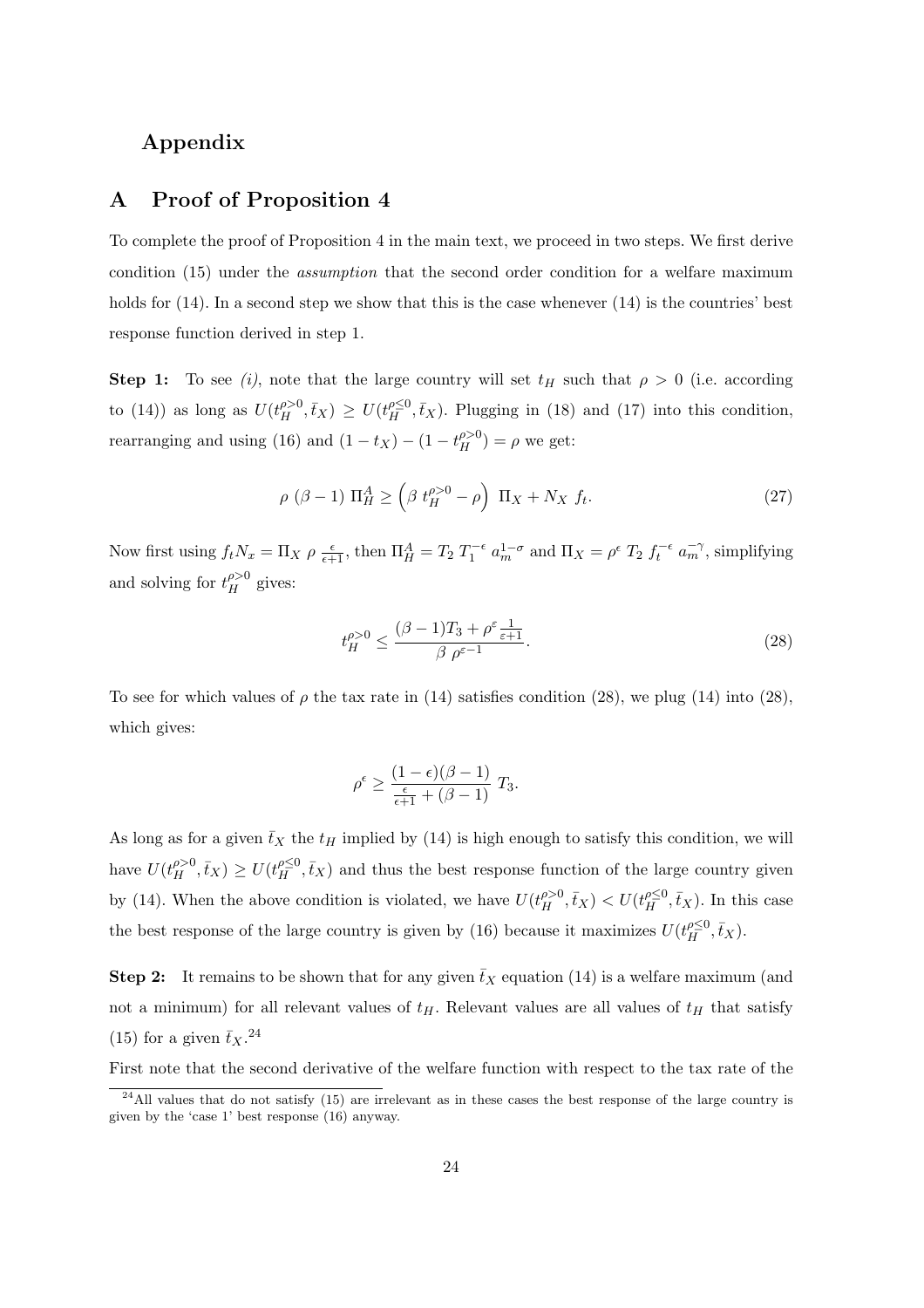large country is given by:

$$
\frac{\partial^2 U}{\partial t_H^2} = -2(\beta - 1)\frac{\partial \Pi_X}{\partial t_H} - \frac{\partial^2 \Pi_X}{\partial t_H} [(\beta - 1)t_H + t_X] - \frac{\partial^2 N_x}{\partial t_H} f_t.
$$

For notational convenience, we define  $T_5 \equiv T_2 \epsilon \rho^{\epsilon-1} f_t^{-\epsilon} a_m^{-\gamma} > 0$ . We then use  $\frac{\partial \Pi_X}{\partial t_H} = T_5$  together with  $\frac{\partial^2 \Pi_X}{\partial t_H^2} = \frac{\epsilon - 1}{\rho} T_5$  and  $\frac{\partial^2 N_x}{\partial t_H^2} f_t = \epsilon T_5$  to get:

$$
\frac{\partial^2 U}{\partial t_H^2} = -T_5 \left( 2(\beta - 1) + \epsilon + \frac{\epsilon - 1}{\rho} \left[ (\beta - 1)t_H + t_X \right] \right)
$$

$$
= -T_5 \left( 2(\beta - 1) + \epsilon - (\epsilon - 1) + (\epsilon - 1) \beta \frac{t_H}{\rho} \right)
$$

From (14) it follows that  $\frac{t_H}{\rho} = \frac{(\beta - 1) T_3}{\epsilon \beta \rho^{\epsilon}} - \frac{(\beta - 1)}{\epsilon \beta}$  so that:

$$
\frac{\partial^2 U}{\partial t_H^2} = -T_5 \left( 2(\beta - 1) + \epsilon + \frac{(\beta - 1)(\epsilon - 1)}{\epsilon} \left( \frac{T_3}{\rho^{\epsilon}} - 1 \right) - \epsilon + 1 \right). \tag{29}
$$

We need to show that equation  $(15)$  is a sufficient condition for  $(29)$  to be negative. To do so, we proceed in two steps. We first show that it is negative when the above condition holds with equality. We then show that this is also true for larger values of  $\rho$ .

Define  $\rho^*$  as the value of  $\rho$ , where (15) holds with equality. We will first determine the sign of (29) for  $\rho^*$  i.e.  $\frac{\partial^2 U}{\partial t_H^2}|_{\rho^*}$ .

$$
\frac{\partial^2 U}{\partial t_H^2}|_{\rho^*} = -T_5 \left(2(\beta - 1) + 1 - T_j - \frac{(\beta - 1)(\epsilon - 1)}{\epsilon}\right)
$$
\n(30)

With  $T_j \equiv \frac{(\beta-1)(1-\epsilon)}{\epsilon}$  $\frac{\frac{\epsilon}{\epsilon+1} + (\beta - 1)}{(\beta - 1)(1 - \epsilon)} = \frac{1}{\epsilon + 1} + \frac{\beta - 1}{\epsilon} > 0$ 

Simplifying and recalling that  $T_5 > 0$  then gives:

$$
\frac{\partial^2 U}{\partial t_H^2}\big|_{\rho^*} = -T_5\left((\beta - 1) + \frac{\epsilon}{\epsilon + 1}\right) < 0. \tag{31}
$$

This implies that for  $\rho = \rho^*$  the second order condition holds and (14) is indeed the optimal response.

To see that this is true for all  $\rho \geq \rho^*$ , note that any value of  $\rho \geq \rho^*$  can be written as  $\rho = x \rho^*$ with  $x \ge 1$ . In order to obtain  $\frac{\partial^2 U}{\partial t_H^2}|_{\rho^*}$ , we have plugged in  $\rho^*$  into (29). Now considering any value of  $\rho \geq \rho^*$ , we can plug  $\rho = x \rho^*$  into to (29).

It can be seen in (29) that  $\rho$  enters twice in the expression for  $\frac{\partial^2 U}{\partial t_H^2}$ . Entering via  $T_5$  it does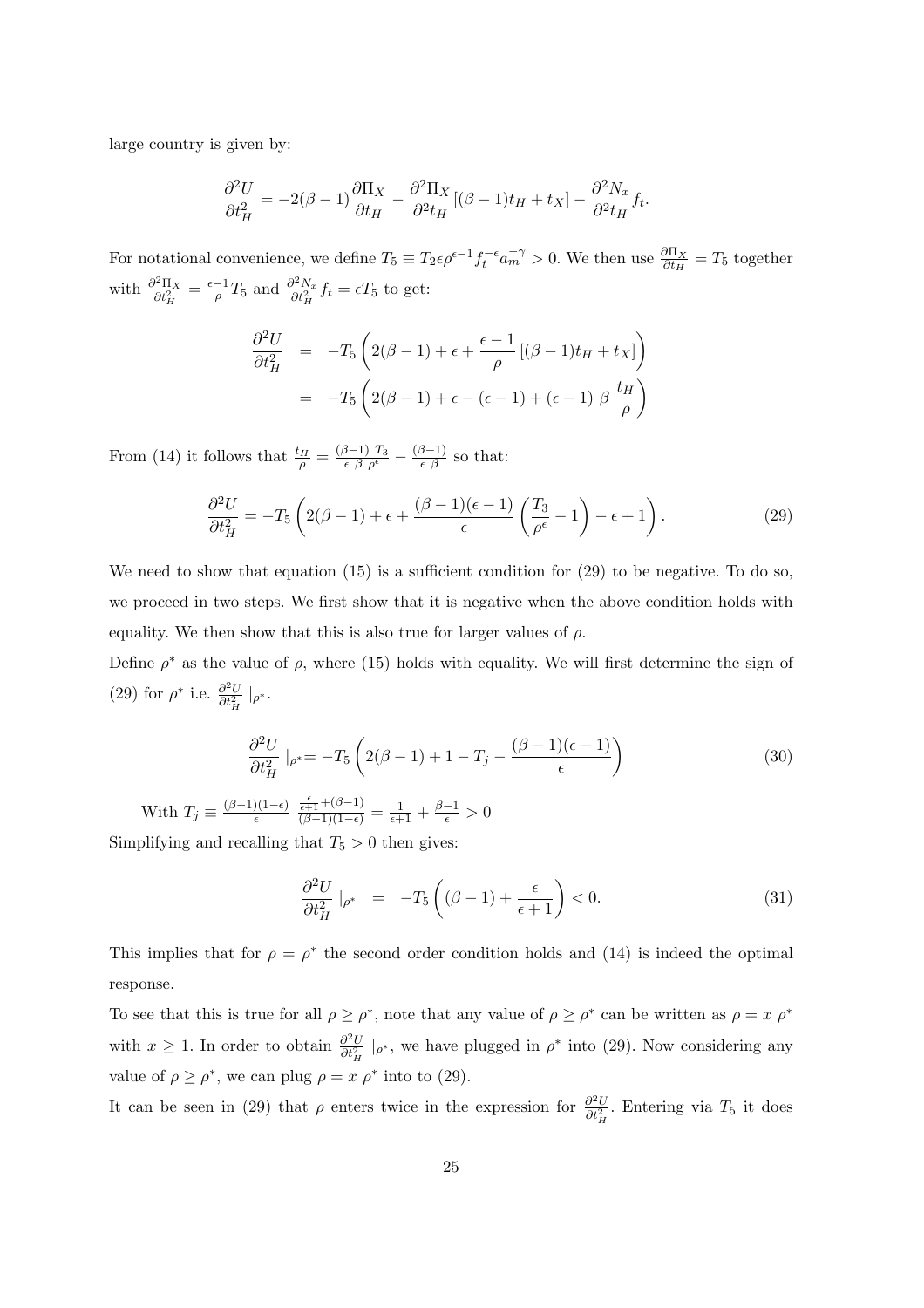not affect the sign. To see the effect of a higher  $\rho$  on the second term, note that when we use  $\rho = x \rho^*, T_j$  in equation (30), is replaced by  $T_j \frac{1}{x^{\varepsilon}} < T_j$ . The positive effect of  $T_j$  on the sign of  $\partial^2U$  $\frac{\partial^2 U}{\partial t_H^2}$  is thus dampened for a any  $\rho > \rho^*$ . This shows that (15) is indeed a sufficient condition for (14) to be a utility maximum. **q.e.d.**

## **B Proof of Corollary 1**

Define  $\rho^{jump}$  as the tax differential just before the regime switch to  $\rho = 0$ . For  $\rho^{jump}$ , (15) holds with equality. Note that  $t_X^{jump} = t_H^{p>0}[\rho^{jump}] - \rho^{jump}$  combining this with (14) and (15), the value of  $t_X$  for which the best response for the large country switches from  $\rho > 0$  to  $\rho = 0$  is given by

$$
t_X^{jump} = \frac{(\beta - 1) T_3}{\epsilon \beta \left(\frac{(1 - \epsilon)(\beta - 1)}{\epsilon + 1} T_3\right)^{\frac{\epsilon - 1}{\epsilon}}} - \frac{(\beta - 1) + \epsilon \beta}{\epsilon \beta} \left(\frac{(1 - \epsilon)(\beta - 1)}{\epsilon + 1} T_3\right)^{1/\epsilon}.
$$

This can be simplified to

$$
t_X^{jump} = \left((\beta - 1)\left(\frac{(1-\epsilon)(\beta-1)}{\frac{\epsilon}{\epsilon+1}+(\beta-1)}\right)^{\frac{1-\epsilon}{\epsilon}} - (\beta - 1 + \epsilon\beta)\left(\frac{(1-\epsilon)(\beta-1)}{\frac{\epsilon}{\epsilon+1}+(\beta-1)}\right)^{1/\epsilon}\right)\frac{T_3^{1/\epsilon}}{\epsilon\beta}.
$$

To prove the inequality in Corollary 1, it remains to be shown that all values of  $t_X$  below  $t_X^{jump}$ X imply that the large country sets its tax rate such that  $\rho > 0$ .

We know that the utility of the best response with  $\rho > 0$  dominates for  $t_X = t_X^{jump}$ . A sufficient condition for this to hold for  $t_X \leq t_X^{jump}$  as well, is that  $\rho$  decreases in  $t_X \forall t_X \leq t_X^{jump}$ . From before we have:

$$
t_H = \frac{(\beta - 1)(T_3 - \rho^{\epsilon})}{\epsilon \beta \rho^{\epsilon - 1}}
$$

subtracting  $t_X$  on both sides and multiplying by  $\epsilon \beta \rho^{\epsilon-1}$  we get:

$$
\epsilon \beta \rho^{\epsilon} = (\beta - 1)T_3 - (\beta - 1)\rho^{\epsilon} - t_X \epsilon \beta \rho^{\epsilon - 1}
$$

This can be rewritten as:

$$
t_X = Q(\rho) = \frac{1}{\epsilon \beta} [(\beta - 1)T_3 \rho^{1-\epsilon} - (\epsilon \beta + \beta - 1)\rho]
$$

It remains to show that  $Q'(\rho) < 0 \ \forall \ t_X \leq t_X^{jump}$ X

$$
Q'(\rho) = (1 - \epsilon)(\beta - 1)T_3\rho^{-\epsilon} - (\epsilon\beta + \beta - 1) < 0
$$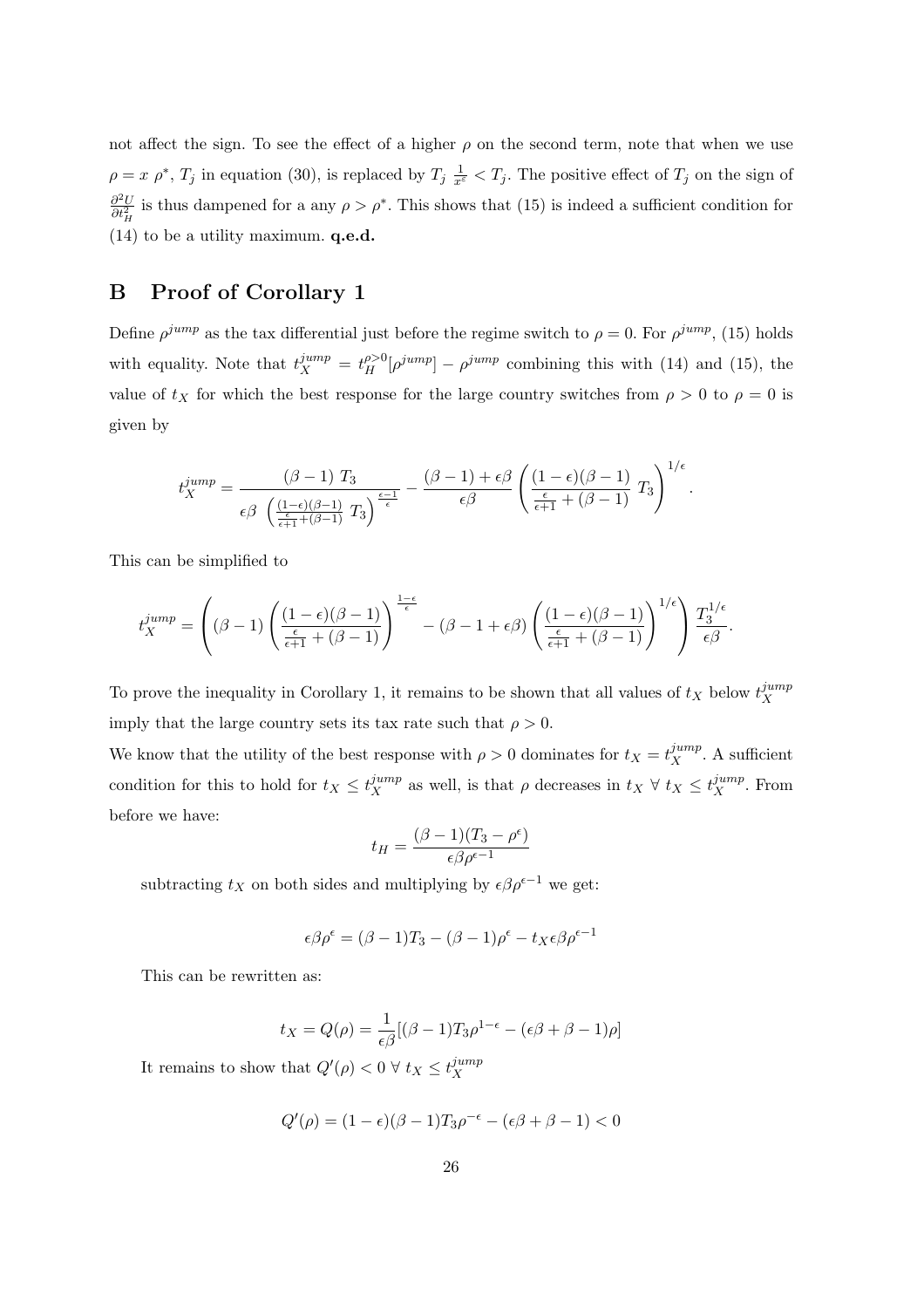This condition can be rewritten to:

$$
\rho^{\epsilon} > \frac{(1 - \epsilon)(\beta - 1)}{(\epsilon \beta + \beta - 1)} T_3
$$

Condition (15) gives a lower bound for  $\rho$ . Plugging in this bound into the previous condition delivers:

$$
\frac{(1-\epsilon)(\beta-1)}{\frac{\epsilon}{\epsilon+1}+\beta-1}\ T_3>\frac{(1-\epsilon)(\beta-1)}{(\epsilon\beta+\beta-1)}\ T_3
$$

which can be simplified to:

$$
\beta>\frac{1}{\epsilon+1}
$$

which is always true. **q.e.d.**

## **C The Stackelberg Case**

In the main text we have analyzed the Nash equilibrium of the tax game. We have focused on the Nash equilibrium as it is not clear to us why a country should be a Stackelberg leader in this game. To complement our analysis of the Nash equilibrium in the main text, we now consider the tax game with Stackelberg leadership of the large country.<sup>25</sup> This can be done relatively easily due to the simple best response function obtained for the tax haven.

The aim is to compare the Nash and the Stackelberg equilibrium. For this comparison we can normalize  $a_m \equiv 1$ . It turns out that the two tax rates are strategic complements and that both countries set higher tax rates and are both better off than in the Nash equilibrium.

**The Stackelberg Equilibrium:** Recall that welfare of the large country is given by:

$$
U = \bar{U} + \Pi_H + (\beta - 1)t_H \Pi_H + (1 - t_X)\Pi_X - N_X f_t.
$$

When setting its tax rate, the large country takes into account the best response of the tax haven given by equation (13). The best response implies  $\rho = t_H E$  where we have defined  $E = \frac{\epsilon}{\epsilon + 1}$ . Using the best response of the tax haven we can write:

$$
\Pi_H = T_2(T_1^{-\epsilon} - t_h^{\epsilon} E^{\epsilon} f_t^{-\epsilon}) \qquad \Pi_X = t_H^{\epsilon} E^{\epsilon} T_2 f_t^{-\epsilon} \qquad N_X = t_H^{\epsilon+1} E^{\epsilon+2} T_2 f_t^{-\epsilon-1}
$$

<sup>25</sup>To avoid significant analytical complexity, we refrain from analyzing the reverse case i.e. the case with the tax haven being the Stackelberg leader.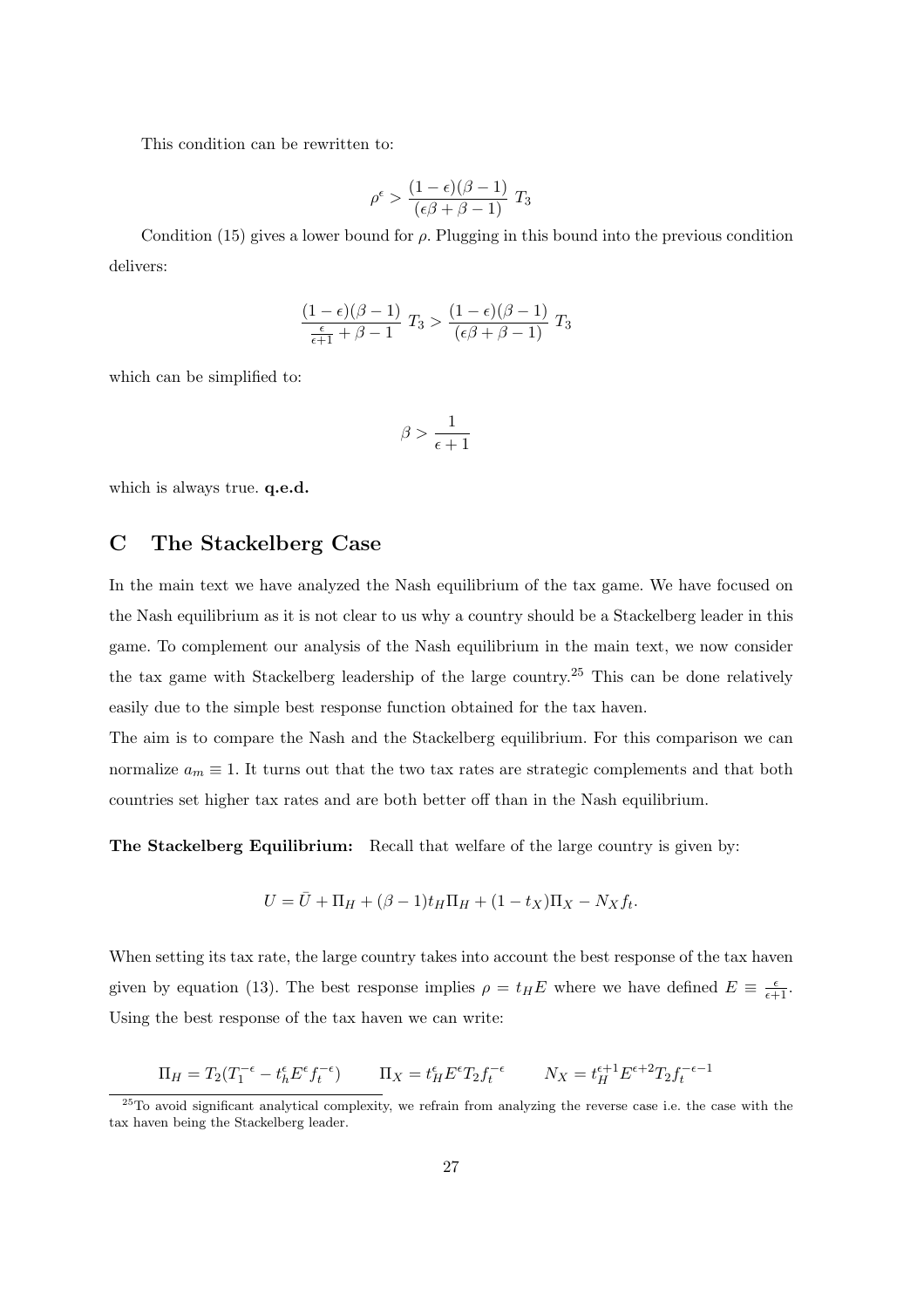The partial derivatives are given by:

$$
\frac{\partial \Pi_H}{\partial t_H} = -\epsilon t_H^{\epsilon-1} E^{\epsilon} T_2 f_t^{-\epsilon} \qquad \frac{\partial \Pi_X}{\partial t_H} = -\frac{\partial \Pi_H}{\partial t_H} \qquad \frac{\partial N_X}{\partial t_H} = \epsilon t_H^{\epsilon} E^{\epsilon+1} T_2 f_t^{-\epsilon-1}
$$

and  $\frac{\partial t_X}{\partial t_H} = \frac{1}{\epsilon + 1}$ . The partial derivative of welfare with respect to the large countries tax rate is:

$$
\frac{\partial U}{\partial t_H} = (\beta - 1)\Pi_H + t_H \left[ (\beta - 1) + \frac{1}{\epsilon + 1} \right] \frac{\partial \Pi_H}{\partial t_H} - \frac{1}{\epsilon + 1} \Pi_X - \frac{\partial N_X}{\partial t_H} f_t.
$$

Plugging in delivers:

$$
\frac{\partial U}{\partial t_H} = (\beta - 1)T_2 T_1^{\epsilon} - (\beta - 1)t_h^{\epsilon} E^{\epsilon} f_t^{-\epsilon} T_2 - t_h[(\beta - 1) + \frac{1}{\epsilon + 1}](\epsilon t_h^{\epsilon - 1} E^{\epsilon} f_t^{-\epsilon} T_2)
$$

$$
-\frac{1}{\epsilon + 1} t_h^{\epsilon} E^{\epsilon} f_t^{-\epsilon} T_2 - (\epsilon + 1)t_h^{\epsilon} E^{\epsilon + 1} T_1^{\epsilon + 1} f_t^{-\epsilon}.
$$

Which can be simplified to:

$$
\frac{\partial U}{\partial t_H} = T_2 f_t^{-\epsilon} \left[ (\beta - 1) \left( \frac{f_t}{T_1} \right)^{\epsilon} - t_h^{\epsilon} E^{\epsilon} ((\epsilon + 1)(\beta - 1) + 1 + \frac{\epsilon^2}{\epsilon + 1}) \right].
$$

At this point it is convenient to check the second order condition. Differentiation delivers:

$$
\frac{\partial^2 U}{\partial^2 t_H} = T_2 f_t^{-\epsilon} \left[ -\epsilon t_h^{\epsilon-1} E^{\epsilon}((\epsilon+1)(\beta-1) + 1 + \frac{\epsilon^2}{\epsilon+1}) \right] < 0.
$$

Setting the first derivative to zero and rearranging gives:

$$
t_h^{st} = \frac{\epsilon + 1}{\epsilon} \left( \frac{\beta - 1}{(\epsilon + 1)(\beta - 1) + 1 + \frac{\epsilon^2}{\epsilon + 1}} \right)^{\frac{1}{\epsilon}} \frac{f_t}{T_1}.
$$

This is the optimal tax rate of the large country as the Stackelberg leader. The tax haven then sets:

$$
t_X^{st} = \frac{1}{\epsilon} \left( \frac{\beta - 1}{(\epsilon + 1)(\beta - 1) + 1 + \frac{\epsilon^2}{\epsilon + 1}} \right)^{\frac{1}{\epsilon}} \frac{f_t}{T_1}.
$$

**Stackelberg vs. Nash:** In the following we compare this result to the Nash Equilibrium derived in the main text. It turns out that the two tax rates are strategic complements and that both countries are better off in the Stackelberg case. The following Proposition summarizes the results of this comparison.

**Proposition 6** In the Stackelberg equilibrium,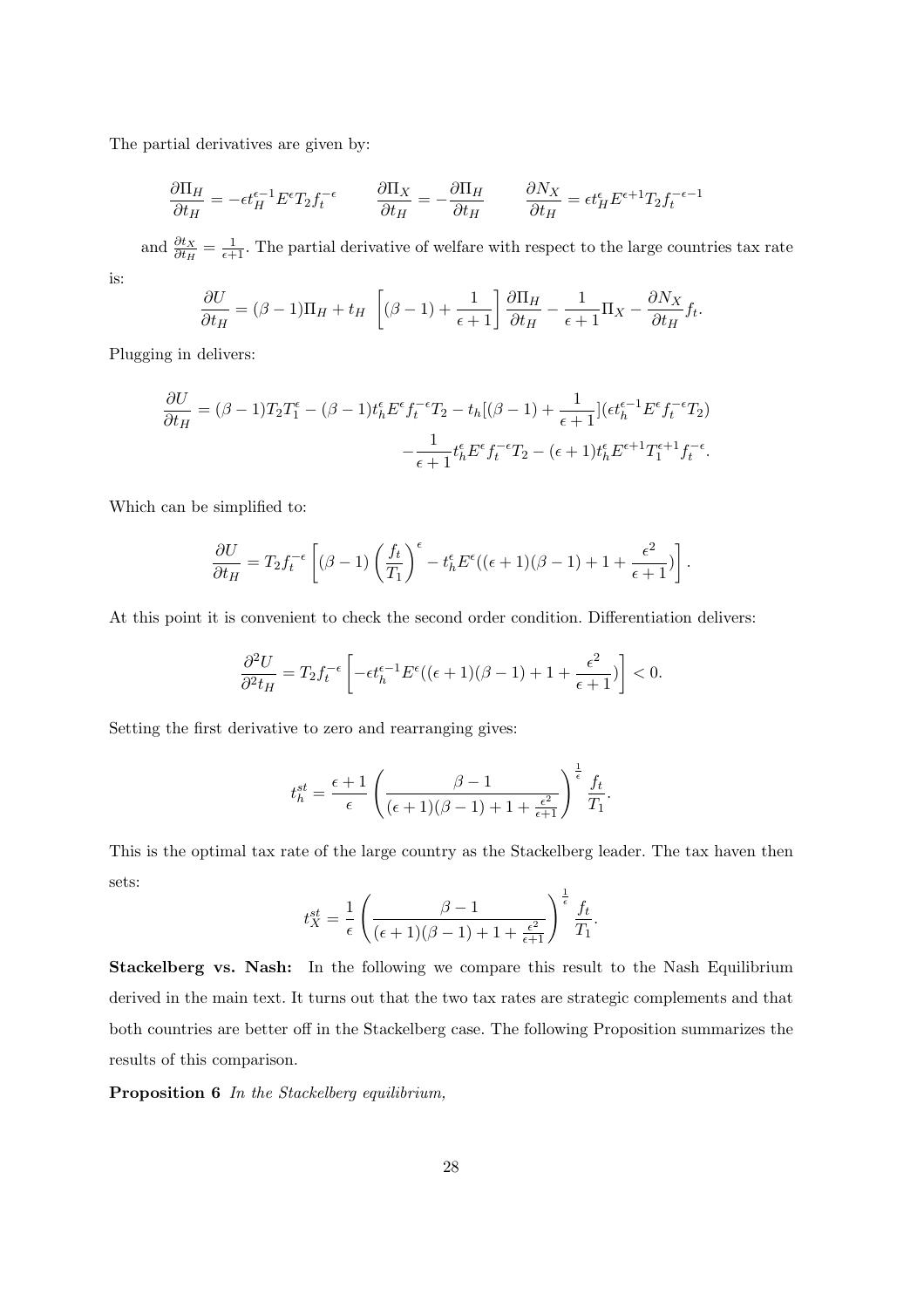$(i)$  the large country and the tax haven both set higher tax rates than in the Nash equilibrium. I.e.  $t_H^{st} > t_H^*$  and  $t_X^{st} > t_X^*$ .

(ii) the cutoff cost level is higher, the measure of multinationals is larger and a larger share of profits is shifted abroad than in the Nash equilibrium. I.e.  $a_{st}^* > a^*$ ,  $N_{X,st}^* > N_X^*$ and  $\Pi_{X,st}^* > \Pi_X^*$ .

(iii) the large country and the tax haven both have higher levels of welfare than in the Nash equilibrium.

**Proof:** The equilibrium tax rates in the unique Nash equilibrium are given by equation (20). To show  $(i)$  we have to show that:

$$
\epsilon \beta + 2\beta -1 > (\epsilon+1)(\beta-1) + 1 + \frac{\epsilon^2}{\epsilon+1}.
$$

This can be simplified to:  $\beta(\epsilon+1) > 1$  which is always true. Thus  $t_h^{st} > t_H^*$  and  $t_X^{st} > t_X^*$ .  $(ii)$  can be established using the above result and noting that:

$$
a_{st}^{**} = \left(\frac{\beta - 1}{(\epsilon + 1)(\beta - 1) + 1 + \frac{\epsilon^2}{\epsilon + 1}}\right)^{\frac{1}{\epsilon(\sigma - 1)}} > a^{**}
$$

$$
N_{X, st}^* = \left(\frac{\beta - 1}{(\epsilon + 1)(\beta - 1) + 1 + \frac{\epsilon^2}{\epsilon + 1}}\right)^{\frac{\epsilon + 1}{\epsilon}} > N_X^*
$$

$$
\Pi_{X, st}^* = \frac{\alpha}{\sigma} \left(\frac{\beta - 1}{(\epsilon + 1)(\beta - 1) + 1 + \frac{\epsilon^2}{\epsilon + 1}}\right) > \Pi_X^*.
$$

To prove *(iii)* note that for the large country the Nash equilibrium is a point on the best response function of the tax haven. Thus it is part of the choice set of the large country in the Stackelberg case. The First and Second order conditions deliver a unique maximum. This unique maximum is different to the Nash Equilibrium. Thus  $U_{st} > U_{nash}$ . For the tax haven, note that  $V_{st} = t_X^{st} \Pi_X^{st}$ . From *(i)* and *(ii)* it follows that  $V_{st} > V^*$ . **q.e.d.**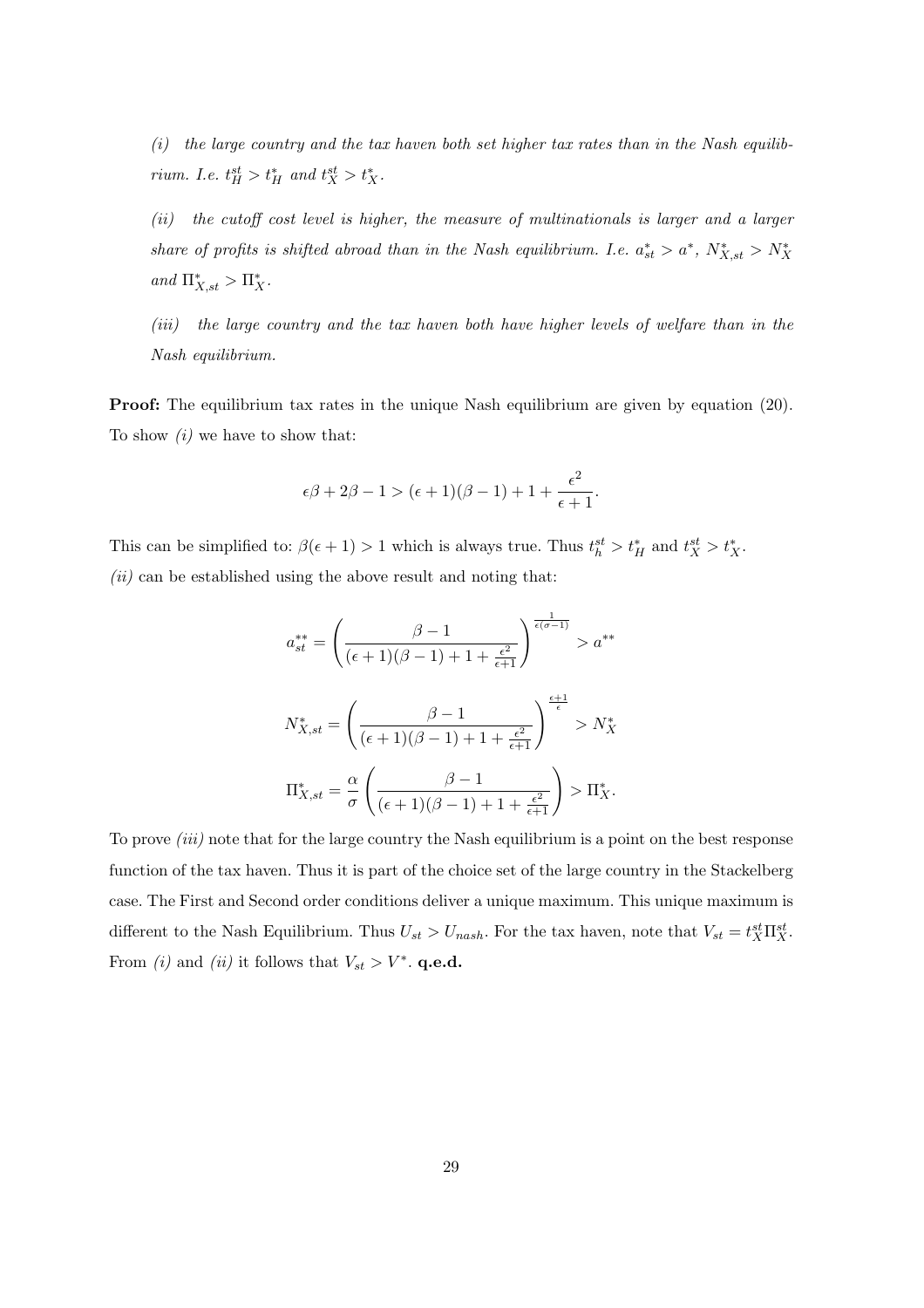## **D Figures**



Figure 1: This Figure provides a numerical example for the equilibrium of the tax game for  $\epsilon > 1$ . In this case the best response function of the large country is continuous (bold solid line) and there exists a unique intersection with the best response function of the tax haven (dashed line). The best response of the large country implies  $\rho > 0$  for all tax rates of the tax haven. The parameter values chosen are  $\sigma = 4, \gamma = 6.6$  (implying  $\epsilon = 1.2$ ),  $a_m = 1$  and  $f_t = 0.2$ .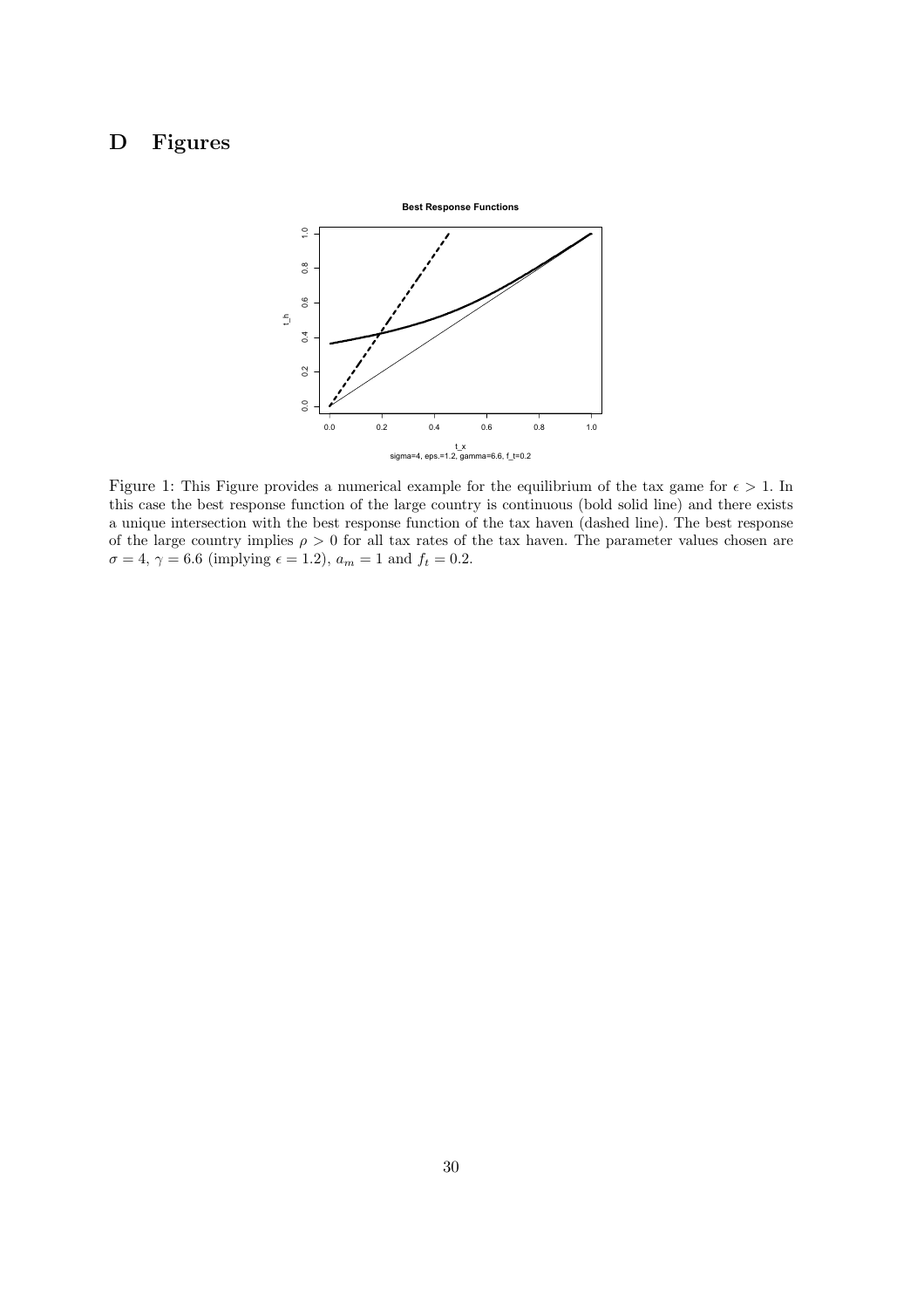

Figure 2: This numerical example illustrates that for  $\epsilon < 1$  the reaction function of the large country (bold solid line) is discontinuous. For low values of  $t<sub>X</sub>$  the large country sets a higher tax rate to finance public expenditure accepting an outflow of tax base. A low  $\epsilon$  implies, however, that the most productive firms account for a large fraction of the tax base. Setting the tax differences to zero (keeping the most productive firms paying taxes at home) is optimal for high values of  $t_X$ . In this example with  $\epsilon = 0.9$  the equilibrium exists. The parameter values chosen are  $\sigma = 4$ ,  $\gamma = 5.7$ ,  $a_m = 1$  and  $f_t = 0.5$ .



Figure 3: This numerical example uses the same parameter values as Figure 2 except that  $\gamma$  (and thus  $\epsilon$ ) is lower. This implies that the most productive firms account for a large fraction of the tax base and that the tax base thus reacts strongly to tax differences. Trying to avoid these firms from paying taxes abroad, the large country sets the tax difference to zero already for low levels of  $t<sub>X</sub>$ . Since the tax haven always undercuts, this cannot be an equilibrium. In this example no equilibrium exists. The parameter values chosen are  $\sigma = 4$ ,  $\gamma = 4.8$  (implying  $\epsilon = 0.6$ ),  $a_m = 1$  and  $f_t = 0.5$ .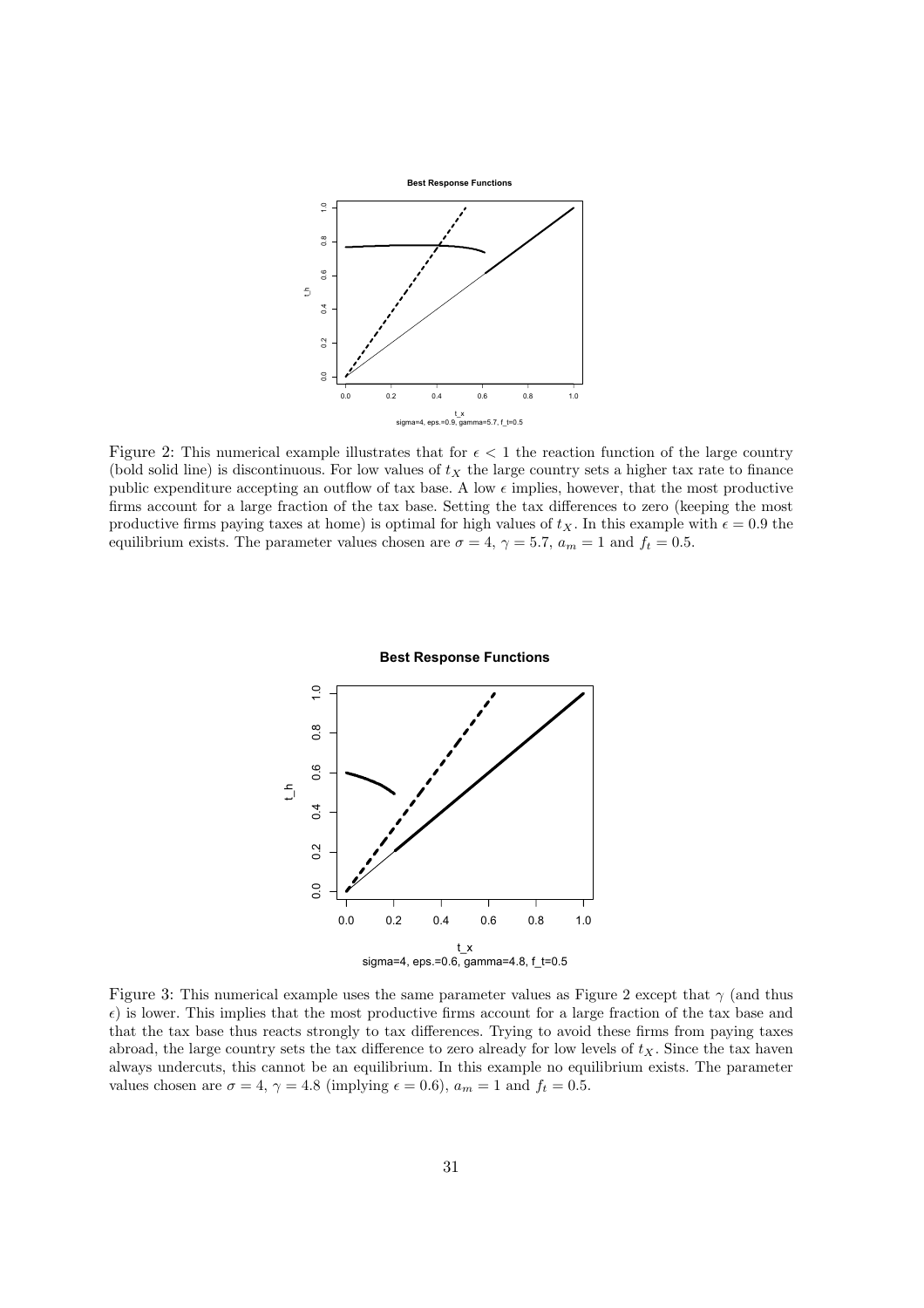

Figure 4: These three graphs illustrate the effect of the Pareto parameter  $\gamma$  and the elasticity of substitution  $\sigma$  on the distribution of the tax base (solid line). Profits are normalized by overall aggregate profits  $(\Pi_H^A)$  thus the area under the curve is unity in all cases. A point on the curve represents the share of overall profits firms with cost level a account for. The dashed line plots the density of firms  $g(a)$ . The dashed vertical line plots the equilibrium cutoff level. We use  $a_m = 1$ . In the first three graphs we set  $\sigma = 6$  and vary  $\gamma$  such that  $\epsilon$  rises from 0.75 ( $\gamma = 8.75$ ) to 1 ( $\gamma = 10$ ) and then to 1.5 ( $\gamma = 13.75$ ). In the last graph we keep  $\gamma = 13.75$  and decrease  $\sigma$  to 4 which implies  $\epsilon = 3.58$ .